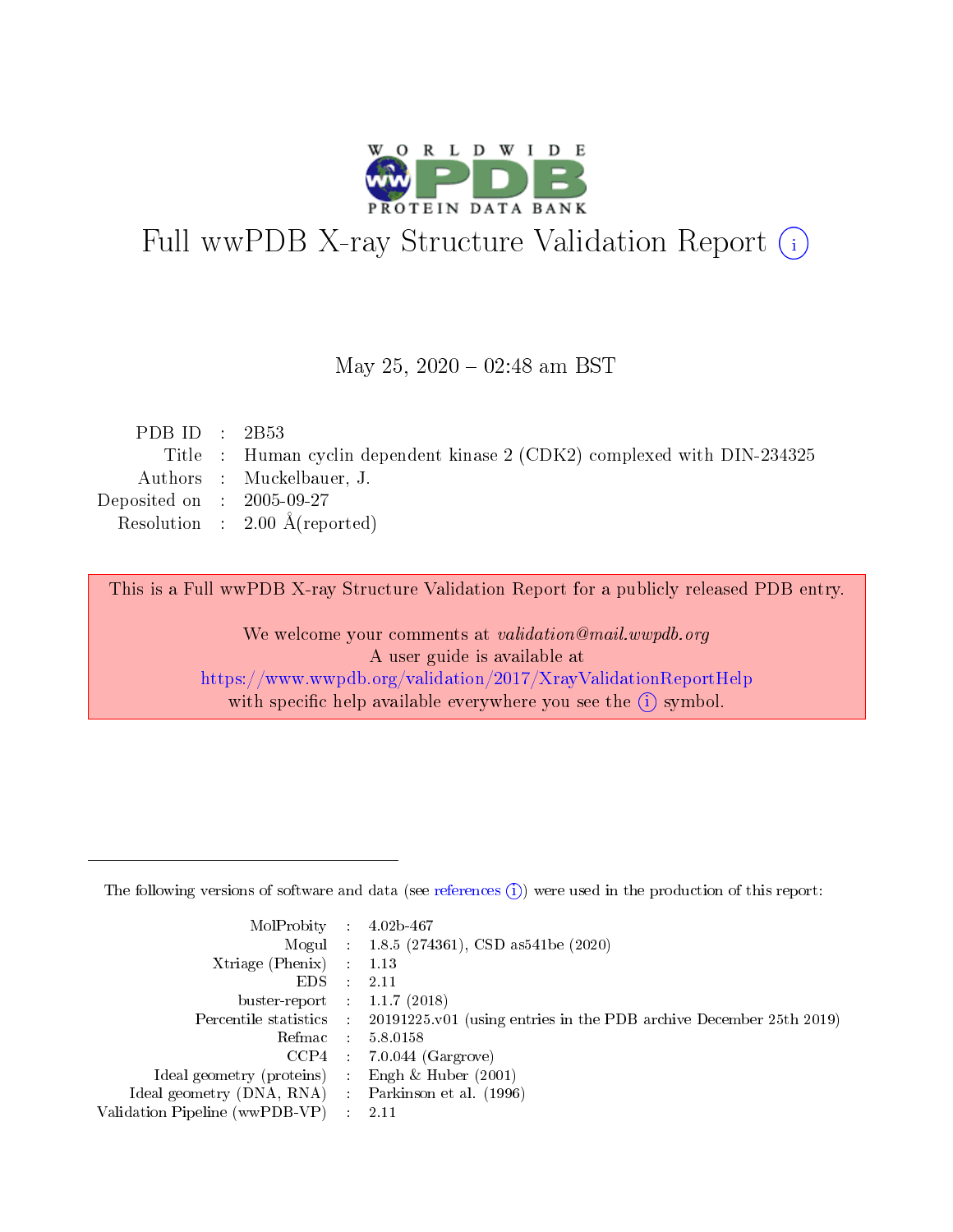# 1 [O](https://www.wwpdb.org/validation/2017/XrayValidationReportHelp#overall_quality)verall quality at a glance  $(i)$

The following experimental techniques were used to determine the structure: X-RAY DIFFRACTION

The reported resolution of this entry is 2.00 Å.

Percentile scores (ranging between 0-100) for global validation metrics of the entry are shown in the following graphic. The table shows the number of entries on which the scores are based.



| Metric                | Whole archive        | Similar resolution                                                     |
|-----------------------|----------------------|------------------------------------------------------------------------|
|                       | $(\#\text{Entries})$ | $(\#\text{Entries},\,\text{resolution}\,\,\text{range}(\textup{\AA}))$ |
| $R_{free}$            | 130704               | $8085(2.00-2.00)$                                                      |
| Clashscore            | 141614               | $9178(2.00-2.00)$                                                      |
| Ramachandran outliers | 138981               | $9054(2.00-2.00)$                                                      |
| Sidechain outliers    | 138945               | $9053(2.00-2.00)$                                                      |
| RSRZ outliers         | 127900               | $7900(2.00-2.00)$                                                      |

The table below summarises the geometric issues observed across the polymeric chains and their fit to the electron density. The red, orange, yellow and green segments on the lower bar indicate the fraction of residues that contain outliers for  $>=3, 2, 1$  and 0 types of geometric quality criteria respectively. A grey segment represents the fraction of residues that are not modelled. The numeric value for each fraction is indicated below the corresponding segment, with a dot representing fractions  $\epsilon=5\%$  The upper red bar (where present) indicates the fraction of residues that have poor fit to the electron density. The numeric value is given above the bar.

| Mol       | $\gamma$ hain | Length | Quality of chain |     |    |  |  |  |
|-----------|---------------|--------|------------------|-----|----|--|--|--|
|           |               |        | 11%              |     |    |  |  |  |
| <u>д.</u> | . .           | 298    | 52%              | 36% | 8% |  |  |  |

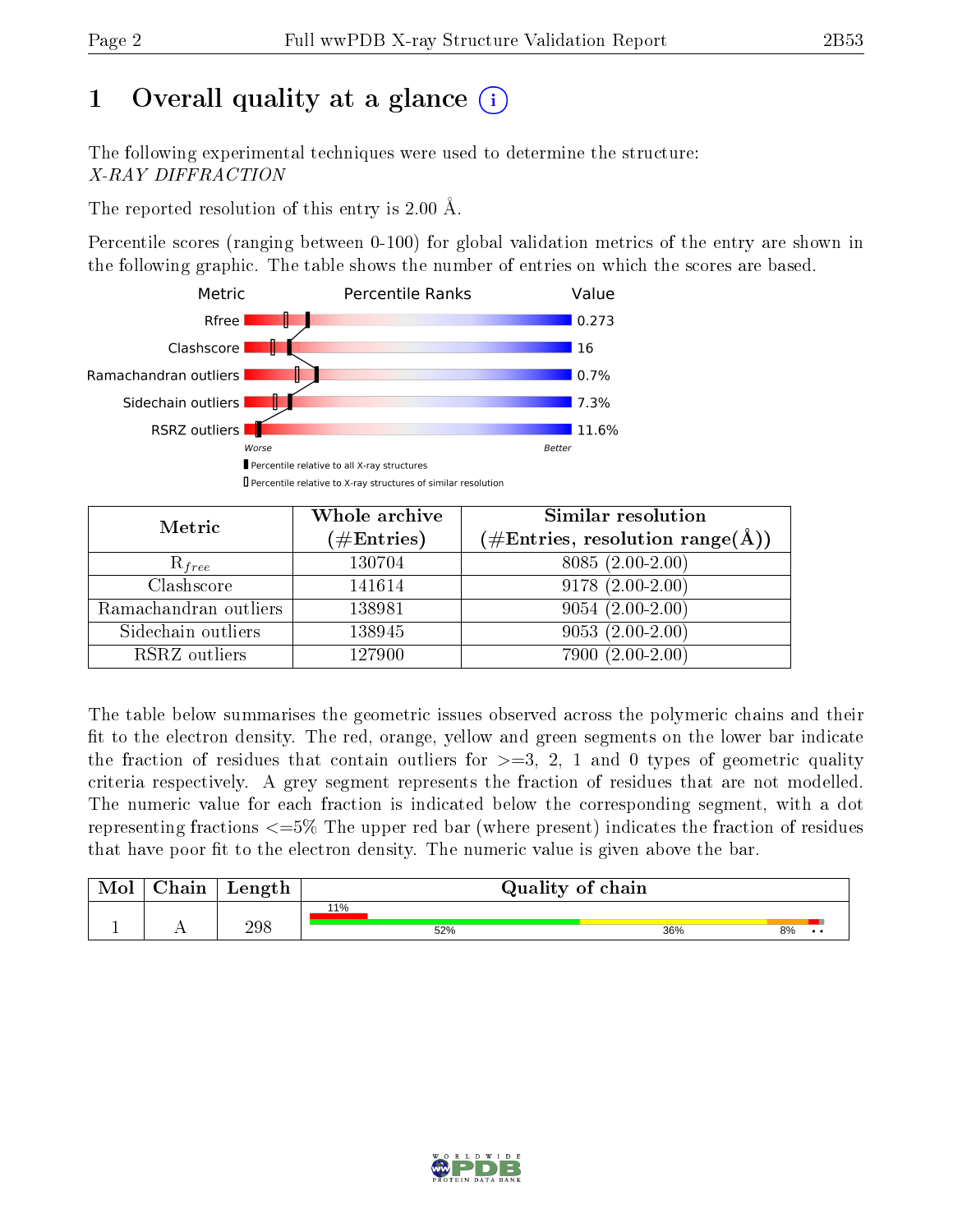# 2 Entry composition (i)

There are 3 unique types of molecules in this entry. The entry contains 2465 atoms, of which 0 are hydrogens and 0 are deuteriums.

In the tables below, the ZeroOcc column contains the number of atoms modelled with zero occupancy, the AltConf column contains the number of residues with at least one atom in alternate conformation and the Trace column contains the number of residues modelled with at most 2 atoms.

Molecule 1 is a protein called Cell division protein kinase 2.

| Mol | Chain | $\,$ Residues | Atoms        |      |     |  | $\text{ZeroOcc} \mid \text{AltConf} \mid \text{Trace}$ |  |  |
|-----|-------|---------------|--------------|------|-----|--|--------------------------------------------------------|--|--|
|     |       | 294           | <b>Total</b> |      |     |  |                                                        |  |  |
|     |       |               | 2366         | 1540 | 404 |  |                                                        |  |  |

 Molecule 2 is 6-(3-AMINOPHENYL)-N-(TERT-BUTYL)-2-(TRIFLUOROMETHYL)QUI NAZOLIN-4-AMINE (three-letter code: D23) (formula:  $C_{19}H_{19}F_3N_4$ ).



| Mol | $\vert$ Chain $\vert$ Residues | Atoms                                                               |  |  |  | $ZeroOcc$   AltConf |
|-----|--------------------------------|---------------------------------------------------------------------|--|--|--|---------------------|
|     |                                | $\begin{array}{ccc} \text{Total} & \text{C} & \text{F} \end{array}$ |  |  |  |                     |

Molecule 3 is water.

| $\text{Mol}$ | $\vert$ Chain $\vert$ Residues | <b>Atoms</b> | ZeroOcc   AltConf |  |
|--------------|--------------------------------|--------------|-------------------|--|
|              |                                | Total        |                   |  |

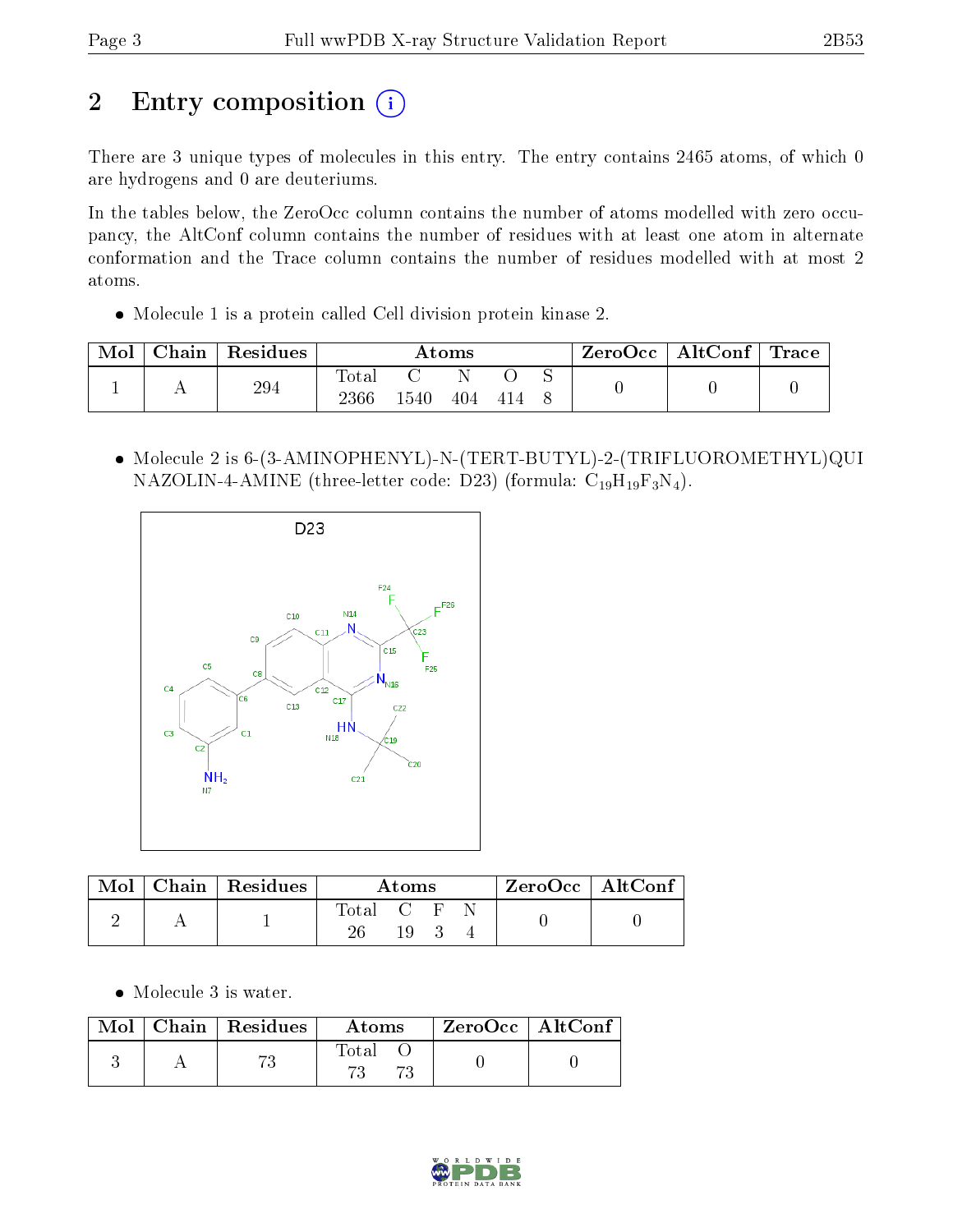## 3 Residue-property plots  $(i)$

These plots are drawn for all protein, RNA and DNA chains in the entry. The first graphic for a chain summarises the proportions of the various outlier classes displayed in the second graphic. The second graphic shows the sequence view annotated by issues in geometry and electron density. Residues are color-coded according to the number of geometric quality criteria for which they contain at least one outlier: green  $= 0$ , yellow  $= 1$ , orange  $= 2$  and red  $= 3$  or more. A red dot above a residue indicates a poor fit to the electron density (RSRZ  $> 2$ ). Stretches of 2 or more consecutive residues without any outlier are shown as a green connector. Residues present in the sample, but not in the model, are shown in grey.



• Molecule 1: Cell division protein kinase 2

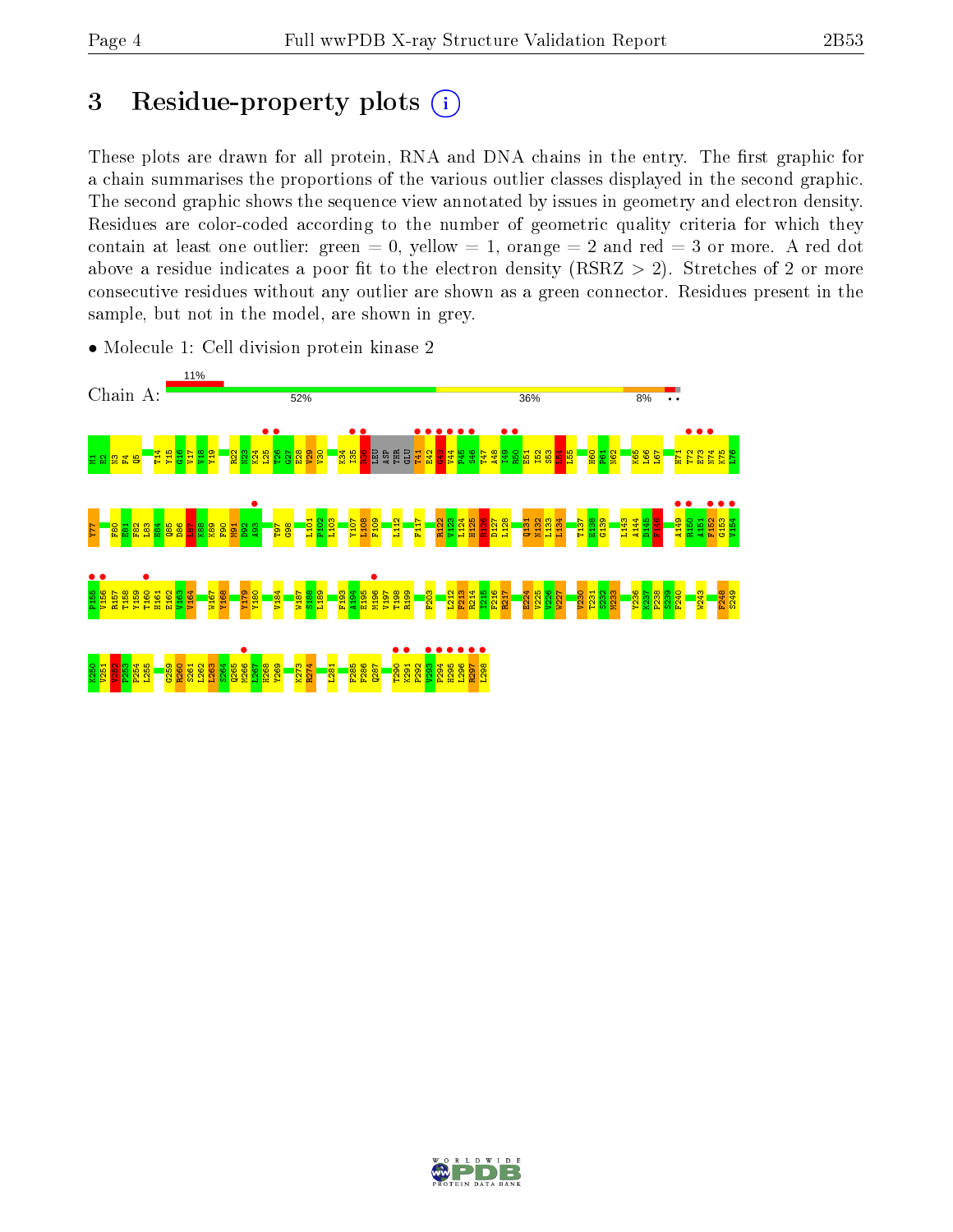# 4 Data and refinement statistics  $(i)$

| Property                                                             | Value                                            | Source     |
|----------------------------------------------------------------------|--------------------------------------------------|------------|
| Space group                                                          | P 21 21 21                                       | Depositor  |
| Cell constants                                                       | $73.51\text{\AA}$<br>$71.96\text{\AA}$<br>54.28Å |            |
| a, b, c, $\alpha$ , $\beta$ , $\gamma$                               | $90.00^\circ$<br>$90.00^\circ$<br>$90.00^\circ$  | Depositor  |
| Resolution $(A)$                                                     | 18.98<br>2.00<br>$\frac{1}{2}$                   | Depositor  |
|                                                                      | 24.00<br>$-2.00$                                 | <b>EDS</b> |
| % Data completeness                                                  | $90.2(18.98-2.00)$                               | Depositor  |
| (in resolution range)                                                | $96.1(24.00-2.00)$                               | <b>EDS</b> |
| $\mathrm{R}_{merge}$                                                 | 0.08                                             | Depositor  |
| $\mathrm{R}_{sym}$                                                   | (Not available)                                  | Depositor  |
| $\sqrt{I/\sigma}(I) > 1$                                             | $0.50$ (at 1.99Å)                                | Xtriage    |
| Refinement program                                                   | <b>CNX 2002</b>                                  | Depositor  |
|                                                                      | 0.223<br>0.273<br>П,                             | Depositor  |
| $R, R_{free}$                                                        | 0.230<br>0.273                                   | DCC        |
| $R_{free}$ test set                                                  | 1939 reflections $(9.85\%)$                      | wwPDB-VP   |
| Wilson B-factor $(A^2)$                                              | 26.6                                             | Xtriage    |
| Anisotropy                                                           | 0.104                                            | Xtriage    |
| Bulk solvent $k_{sol}(e/\mathring{A}^3)$ , $B_{sol}(\mathring{A}^2)$ | $0.32$ , $66.9$                                  | <b>EDS</b> |
| $\overline{L-test for }$ twinning <sup>2</sup>                       | $< L >$ = 0.49, $< L2$ = 0.33                    | Xtriage    |
| Estimated twinning fraction                                          | $0.016$ for k,h,-l                               | Xtriage    |
| $F_o, F_c$ correlation                                               | 0.94                                             | <b>EDS</b> |
| Total number of atoms                                                | 2465                                             | wwPDB-VP   |
| Average B, all atoms $(A^2)$                                         | 33.0                                             | wwPDB-VP   |

Xtriage's analysis on translational NCS is as follows: The largest off-origin peak in the Patterson function is  $6.51\%$  of the height of the origin peak. No significant pseudotranslation is detected.

<sup>&</sup>lt;sup>2</sup>Theoretical values of  $\langle |L| \rangle$ ,  $\langle L^2 \rangle$  for acentric reflections are 0.5, 0.333 respectively for untwinned datasets, and 0.375, 0.2 for perfectly twinned datasets.



<span id="page-4-1"></span><span id="page-4-0"></span><sup>1</sup> Intensities estimated from amplitudes.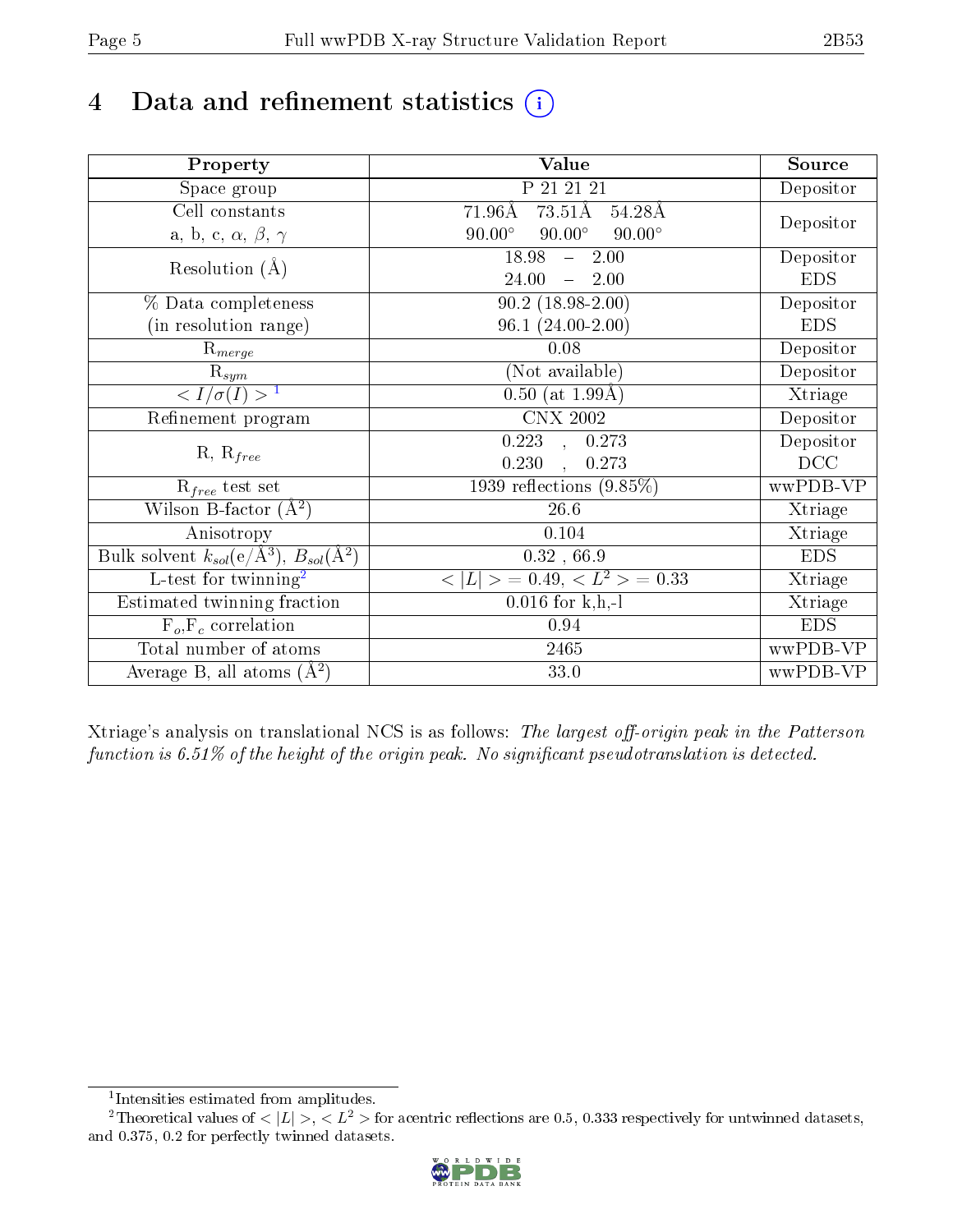# 5 Model quality  $(i)$

## 5.1 Standard geometry  $(i)$

Bond lengths and bond angles in the following residue types are not validated in this section: D23

The Z score for a bond length (or angle) is the number of standard deviations the observed value is removed from the expected value. A bond length (or angle) with  $|Z| > 5$  is considered an outlier worth inspection. RMSZ is the root-mean-square of all Z scores of the bond lengths (or angles).

| $Mol$   Chain |          | Bond lengths        | Bond angles |                     |  |
|---------------|----------|---------------------|-------------|---------------------|--|
|               | RMSZ     | $\# Z  > 5$         | RMSZ        | # $ Z  > 5$         |  |
|               | $1.50\,$ | $80/2428$ $(3.3\%)$ | 1.86        | $69/3294$ $(2.1\%)$ |  |

Chiral center outliers are detected by calculating the chiral volume of a chiral center and verifying if the center is modelled as a planar moiety or with the opposite hand.A planarity outlier is detected by checking planarity of atoms in a peptide group, atoms in a mainchain group or atoms of a sidechain that are expected to be planar.

|  | $\mid$ Mol $\mid$ Chain $\mid$ #Chirality outliers $\mid$ #Planarity outliers $\mid$ |
|--|--------------------------------------------------------------------------------------|
|  |                                                                                      |

All (80) bond length outliers are listed below:

| Mol            | Chain            | Res | <b>Type</b> | Atoms                   | $\mathbf{Z}$ | Observed $(A)$ | $Ideal(\AA)$ |
|----------------|------------------|-----|-------------|-------------------------|--------------|----------------|--------------|
| 1              | А                | 167 | TRP         | $CD2$ -CE2              | 7.11         | 1.49           | 1.41         |
| 1              | А                | 216 | PHE         | $CG$ - $CD1$            | 7.07         | 1.49           | 1.38         |
| 1              | А                | 243 | TRP         | $CD2$ -CE2              | 7.05         | 1.49           | 1.41         |
| $\mathbf{1}$   | А                | 187 | TRP         | $CD2$ -CE2              | 6.73         | 1.49           | 1.41         |
| $\mathbf{1}$   | $\boldsymbol{A}$ | 77  | <b>TYR</b>  | $CE1-CZ$                | 6.45         | 1.47           | 1.38         |
| 1              | А                | 159 | <b>TYR</b>  | $CE2-CZ$                | 6.31         | 1.46           | 1.38         |
| $\mathbf{1}$   | А                | 236 | <b>TYR</b>  | $CE1-CZ$                | 6.31         | 1.46           | 1.38         |
| $\mathbf{1}$   | А                | 107 | <b>TYR</b>  | $CG$ - $CD1$            | 6.27         | 1.47           | 1.39         |
| 1              | А                | 15  | <b>TYR</b>  | $CE2-CZ$                | 6.27         | 1.46           | 1.38         |
| 1              | А                | 179 | <b>TYR</b>  | $CE2-CZ$                | 6.13         | 1.46           | 1.38         |
| 1              | А                | 107 | <b>TYR</b>  | $CE2-CZ$                | 6.10         | 1.46           | 1.38         |
| 1              | А                | 236 | <b>TYR</b>  | $CG$ - $CD2$            | 6.08         | 1.47           | 1.39         |
| 1              | А                | 193 | PHE         | $CG$ - $CD2$            | 6.07         | 1.47           | 1.38         |
| 1              | А                | 15  | <b>TYR</b>  | $CG$ - $CD1$            | 6.00         | 1.47           | 1.39         |
| 1              | А                | 77  | <b>TYR</b>  | $CE2-CZ$                | 5.97         | 1.46           | 1.38         |
| 1              | А                | 107 | <b>TYR</b>  | $CG$ -CD <sub>2</sub>   | 5.96         | 1.46           | 1.39         |
| $\overline{1}$ | A                | 168 | <b>TYR</b>  | $\operatorname{CE1-CZ}$ | 5.93         | 1.46           | 1.38         |
| $\mathbf{1}$   | А                | 19  | TYR         | $CE2-CZ$                | 5.87         | 1.46           | 1.38         |

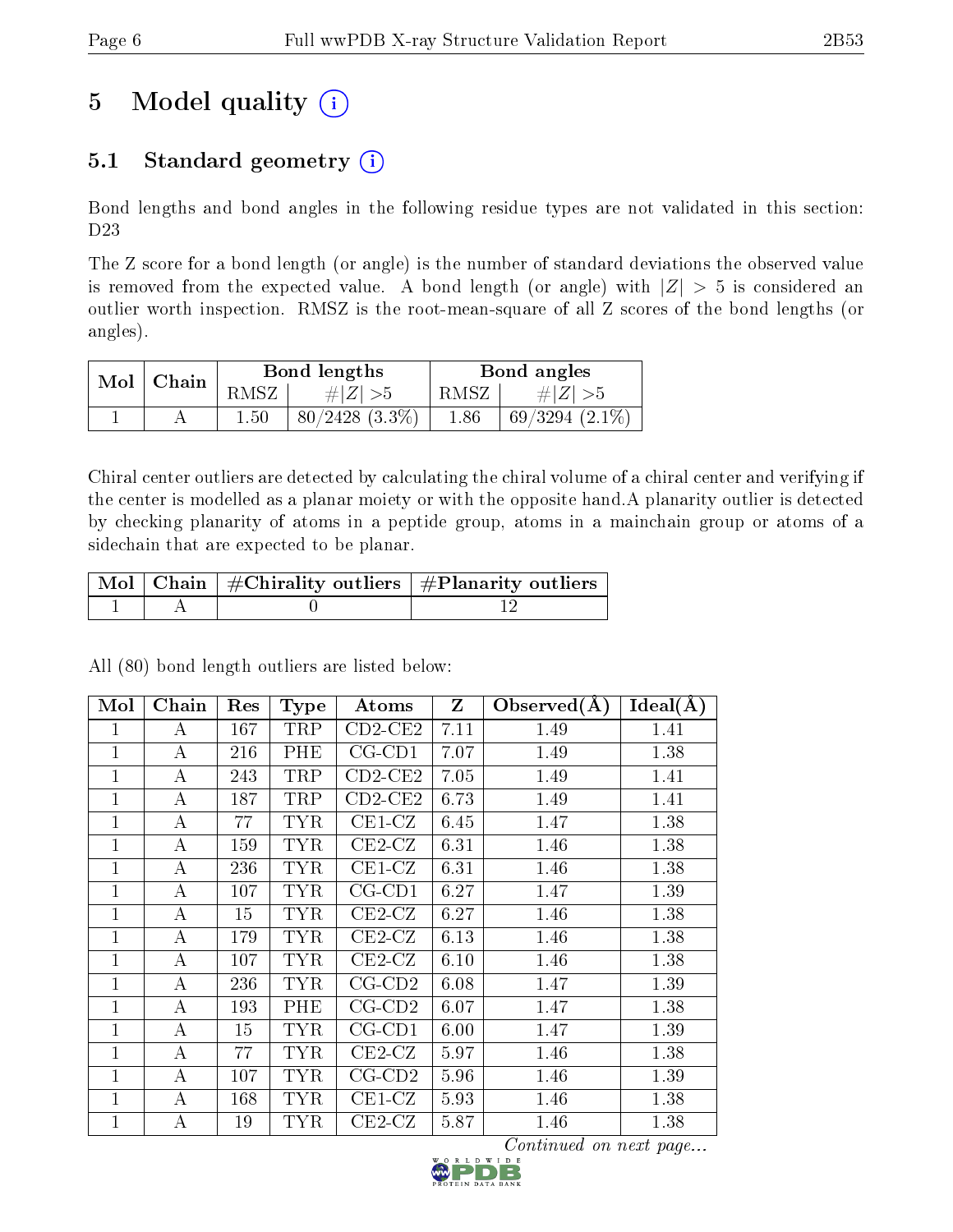| Mol            | contenta ca promo procto ao pago<br>Chain | Res            | Type       | Atoms                        | $\mathbf{Z}$ | Observed $(\AA)$ | Ideal( $\overline{A}$ ) |
|----------------|-------------------------------------------|----------------|------------|------------------------------|--------------|------------------|-------------------------|
| $\mathbf{1}$   | $\bf{A}$                                  | 187            | <b>TRP</b> | $CZ2-CH2$                    | 5.87         | 1.48             | 1.37                    |
| $\mathbf{1}$   | $\bf{A}$                                  | 179            | <b>TYR</b> | $CE1-CZ$                     | 5.83         | 1.46             | 1.38                    |
| $\overline{1}$ | $\bf{A}$                                  | 269            | <b>TYR</b> | $\overline{\text{CG-CD1}}$   | 5.73         | 1.46             | 1.39                    |
| $\mathbf{1}$   | $\bf{A}$                                  | 82             | PHE        | $CG$ - $CD1$                 | 5.73         | 1.47             | 1.38                    |
| $\mathbf{1}$   | $\bf{A}$                                  | 117            | PHE        | $\overline{CG}$ -CD2         | 5.65         | 1.47             | 1.38                    |
| $\mathbf{1}$   | $\boldsymbol{A}$                          | 213            | PHE        | $CG$ - $CD1$                 | 5.64         | 1.47             | 1.38                    |
| $\mathbf{1}$   | A                                         | 19             | <b>TYR</b> | $CE1-CZ$                     | 5.63         | 1.45             | 1.38                    |
| $\overline{1}$ | $\bf{A}$                                  | 167            | <b>TRP</b> | $CE3-CZ3$                    | 5.63         | 1.48             | 1.38                    |
| $\mathbf{1}$   | A                                         | $\overline{4}$ | PHE        | $CG$ - $CD2$                 | 5.63         | 1.47             | 1.38                    |
| $\mathbf{1}$   | $\boldsymbol{A}$                          | 236            | <b>TYR</b> | $CE2-CZ$                     | 5.61         | 1.45             | 1.38                    |
| $\mathbf{1}$   | A                                         | 180            | <b>TYR</b> | $\overline{\text{CE2-CZ}}$   | 5.60         | 1.45             | 1.38                    |
| $\mathbf{1}$   | $\bf{A}$                                  | 80             | PHE        | $CG$ - $CD2$                 | 5.57         | 1.47             | 1.38                    |
| $\mathbf{1}$   | $\boldsymbol{A}$                          | 15             | <b>TYR</b> | $CG-CD2$                     | 5.56         | 1.46             | 1.39                    |
| $\mathbf{1}$   | $\boldsymbol{A}$                          | 152            | PHE        | $CG$ - $CD2$                 | 5.56         | 1.47             | 1.38                    |
| $\mathbf{1}$   | A                                         | 187            | TRP        | $CE3-CZ3$                    | 5.54         | 1.47             | 1.38                    |
| $\mathbf{1}$   | A                                         | 203            | PHE        | $CG$ - $CD1$                 | 5.54         | 1.47             | 1.38                    |
| $\mathbf{1}$   | $\bf{A}$                                  | 227            | TRP        | $CZ2-CH2$                    | 5.54         | 1.47             | 1.37                    |
| $\mathbf{1}$   | А                                         | 179            | <b>TYR</b> | $CG$ - $CD1$                 | 5.54         | 1.46             | 1.39                    |
| $\mathbf{1}$   | A                                         | 240            | PHE        | $CG$ - $CD1$                 | 5.53         | 1.47             | 1.38                    |
| $\mathbf{1}$   | A                                         | 269            | <b>TYR</b> | $CE2-CZ$                     | 5.52         | 1.45             | 1.38                    |
| $\mathbf{1}$   | $\bf{A}$                                  | 152            | PHE        | $\overline{CG}$ -CD1         | 5.50         | 1.47             | 1.38                    |
| $\mathbf{1}$   | $\bf{A}$                                  | 168            | <b>TYR</b> | $CG$ - $CD1$                 | 5.50         | 1.46             | 1.39                    |
| $\mathbf{1}$   | $\boldsymbol{A}$                          | 80             | PHE        | $CG$ - $CD1$                 | 5.49         | 1.47             | 1.38                    |
| $\mathbf{1}$   | $\bf{A}$                                  | 227            | TRP        | $\overline{\text{CE}}3$ -CZ3 | 5.47         | 1.47             | 1.38                    |
| $\mathbf{1}$   | $\bf{A}$                                  | 91             | <b>MET</b> | $\overline{CG-SD}$           | 5.47         | 1.95             | 1.81                    |
| $\mathbf{1}$   | $\bf{A}$                                  | 107            | <b>TYR</b> | $CE1-CZ$                     | 5.47         | 1.45             | 1.38                    |
| $\mathbf{1}$   | $\bf{A}$                                  | 179            | <b>TYR</b> | $CG-CD2$                     | 5.46         | 1.46             | 1.39                    |
| $\mathbf{1}$   | A                                         | 167            | TRP        | $CZ2-CH2$                    | 5.44         | 1.47             | 1.37                    |
| $\mathbf{1}$   | $\bf{A}$                                  | 227            | TRP        | $CD2$ -CE2                   | 5.44         | 1.47             | 1.41                    |
| $\mathbf{1}$   | А                                         | 159            | <b>TYR</b> | $CG$ - $CD1$                 | 5.43         | 1.46             | 1.39                    |
| $\mathbf{1}$   | А                                         | 77             | <b>TYR</b> | $CG$ - $CD2$                 | 5.43         | 1.46             | 1.39                    |
| $\mathbf{1}$   | A                                         | 15             | <b>TYR</b> | $CE1-CZ$                     | 5.38         | 1.45             | 1.38                    |
| 1              | А                                         | 243            | TRP        | $CZ2-CH2$                    | 5.37         | 1.47             | 1.37                    |
| 1              | А                                         | 243            | TRP        | $CE3-CZ3$                    | 5.37         | 1.47             | 1.38                    |
| 1              | А                                         | 159            | <b>TYR</b> | $CE1-CZ$                     | 5.35         | 1.45             | 1.38                    |
| $\mathbf{1}$   | A                                         | 248            | <b>PHE</b> | $CG$ - $CD1$                 | 5.34         | 1.46             | 1.38                    |
| $\mathbf{1}$   | А                                         | 19             | <b>TYR</b> | $CG$ - $CD2$                 | 5.33         | 1.46             | 1.39                    |
| $\mathbf{1}$   | A                                         | 168            | <b>TYR</b> | $\overline{\text{CG-CD2}}$   | 5.33         | 1.46             | 1.39                    |
| $\mathbf{1}$   | А                                         | 196            | <b>MET</b> | $CG-SD$                      | 5.31         | 1.95             | 1.81                    |
| $\mathbf{1}$   | A                                         | 117            | <b>PHE</b> | $CG$ - $CD1$                 | 5.29         | 1.46             | 1.38                    |
| $\mathbf{1}$   | А                                         | 233            | <b>MET</b> | $CG-SD$                      | 5.29         | 1.94             | 1.81                    |
| $\mathbf{1}$   | А                                         | $213\,$        | PHE        | $CG$ - $CD2$                 | 5.27         | 1.46             | 1.38                    |

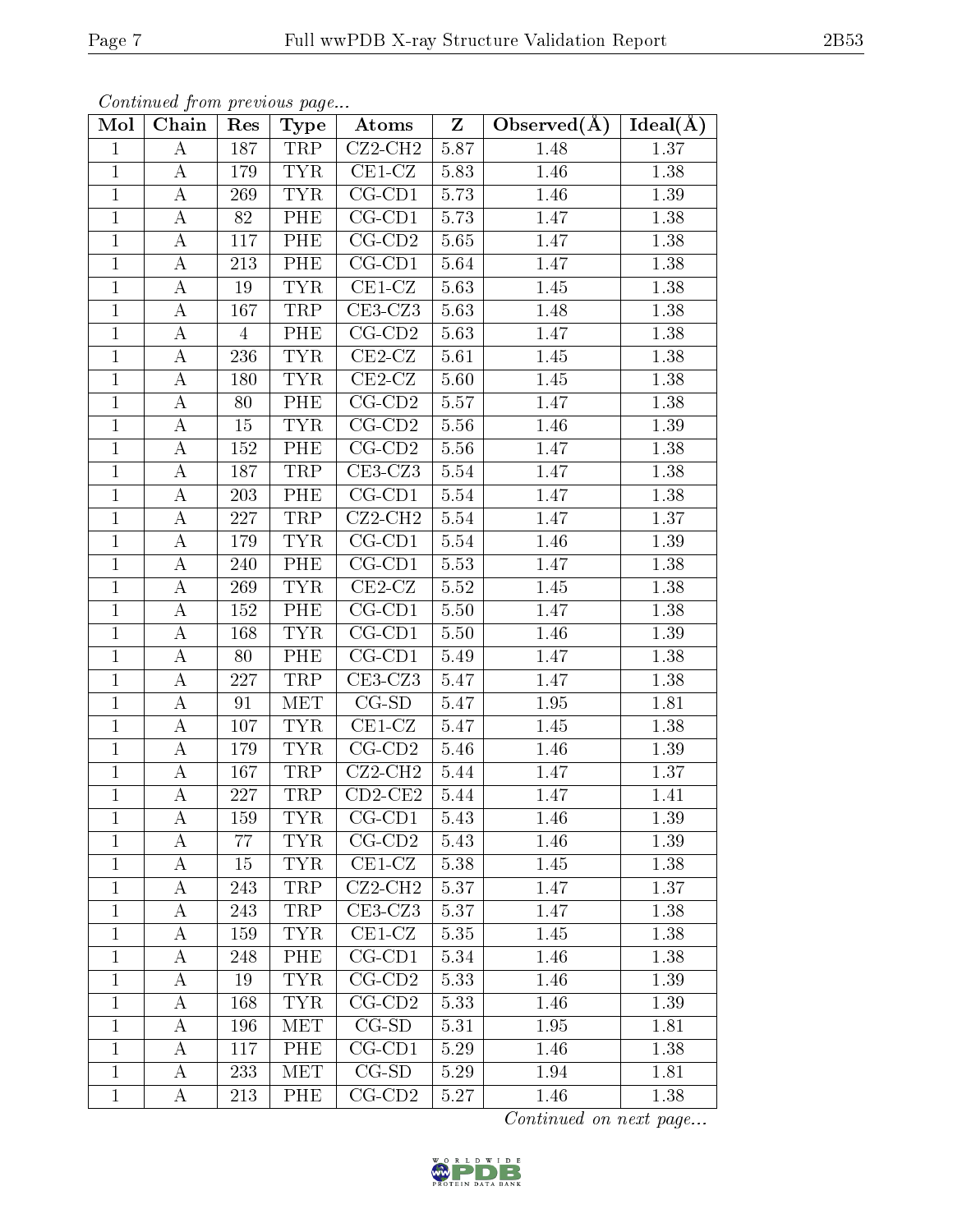| Mol            | Chain    | Res            | <b>Type</b> | Atoms        | $Z_{\parallel}$ | Observed $(A)$ | Ideal(A) |
|----------------|----------|----------------|-------------|--------------|-----------------|----------------|----------|
| 1              | $\bf{A}$ | $\overline{4}$ | PHE         | $CE2-CZ$     | 5.26            | 1.47           | 1.37     |
| 1              | A        | 286            | <b>PHE</b>  | $CG$ - $CD1$ | 5.25            | 1.46           | 1.38     |
| $\overline{1}$ | $\bf{A}$ | 269            | <b>TYR</b>  | $CG$ - $CD2$ | 5.24            | 1.46           | 1.39     |
| 1              | A        | 285            | <b>PHE</b>  | $CG$ - $CD1$ | 5.23            | 1.46           | 1.38     |
| $\mathbf{1}$   | $\bf{A}$ | 286            | PHE         | $CE1-CZ$     | 5.20            | 1.47           | 1.37     |
| 1              | A        | 90             | <b>PHE</b>  | $CG$ - $CD1$ | 5.19            | 1.46           | 1.38     |
| $\mathbf{1}$   | $\bf{A}$ | 180            | <b>TYR</b>  | $CE1-CZ$     | 5.19            | 1.45           | 1.38     |
| $\mathbf{1}$   | A        | 240            | PHE         | $CE1-CZ$     | 5.19            | 1.47           | 1.37     |
| $\mathbf{1}$   | $\bf{A}$ | 152            | PHE         | $CE2-CZ$     | 5.17            | 1.47           | 1.37     |
| 1              | A        | 203            | <b>PHE</b>  | $CE2-CZ$     | 5.14            | 1.47           | 1.37     |
| $\mathbf{1}$   | $\bf{A}$ | 248            | PHE         | $CE2-CZ$     | 5.14            | 1.47           | 1.37     |
| 1              | A        | 180            | TYR.        | $CG$ - $CD2$ | 5.11            | 1.45           | 1.39     |
| $\mathbf 1$    | $\bf{A}$ | 168            | <b>TYR</b>  | $CE2-CZ$     | 5.08            | 1.45           | 1.38     |
| 1              | $\bf{A}$ | 236            | TYR.        | $CG$ - $CD1$ | 5.08            | 1.45           | 1.39     |
| $\mathbf 1$    | $\bf{A}$ | 109            | <b>PHE</b>  | $CG$ - $CD2$ | 5.08            | 1.46           | 1.38     |
| 1              | A        | 266            | MET         | $CG-SD$      | 5.08            | 1.94           | 1.81     |
| $\overline{1}$ | $\bf{A}$ | 285            | PHE         | $CG$ - $CD2$ | 5.08            | 1.46           | 1.38     |
| $\mathbf{1}$   | A        | $\overline{4}$ | PHE         | $CE1-CZ$     | 5.03            | 1.47           | 1.37     |
| $\overline{1}$ | $\bf{A}$ | 19             | <b>TYR</b>  | $CG$ - $CD1$ | 5.03            | 1.45           | 1.39     |
| $\mathbf{1}$   | $\bf{A}$ | 82             | PHE         | $CG$ - $CD2$ | 5.02            | 1.46           | 1.38     |

All (69) bond angle outliers are listed below:

| Mol          | Chain | Res | <b>Type</b> | <b>Atoms</b> | Z        | Observed $(°)$ | Ideal $(^\circ)$ |
|--------------|-------|-----|-------------|--------------|----------|----------------|------------------|
| 1            | А     | 19  | <b>TYR</b>  | $CB-CG-CD1$  | $-16.54$ | 111.08         | 121.00           |
| 1            | А     | 180 | <b>TYR</b>  | $CB-CG-CD1$  | $-14.22$ | 112.47         | 121.00           |
| $\mathbf{1}$ | А     | 107 | <b>TYR</b>  | $CB-CG-CD2$  | $-12.72$ | 113.37         | 121.00           |
| 1            | А     | 159 | <b>TYR</b>  | $CB-CG-CD2$  | $-11.62$ | 114.03         | 121.00           |
| 1            | А     | 252 | VAL         | $CA$ -CB-CG2 | $-11.25$ | 94.03          | 110.90           |
| 1            | А     | 248 | PHE         | $CB-CG-CD1$  | $-11.22$ | 112.95         | 120.80           |
| 1            | А     | 269 | <b>TYR</b>  | $CB-CG-CD1$  | $-10.99$ | 114.41         | 121.00           |
| 1            | А     | 184 | VAL         | $CA-CB-CG2$  | $-10.09$ | 95.76          | 110.90           |
| 1            | А     | 152 | PHE         | $CB-CG-CD1$  | $-9.11$  | 114.42         | 120.80           |
| $\mathbf 1$  | А     | 252 | VAL         | $CA$ -CB-CG1 | 9.01     | 124.41         | 110.90           |
| 1            | А     | 216 | PHE         | $CB-CG-CD2$  | $-8.83$  | 114.62         | 120.80           |
| 1            | А     | 146 | PHE         | $CB-CG-CD2$  | $-8.60$  | 114.78         | 120.80           |
| 1            | А     | 230 | VAL         | $CA$ -CB-CG1 | $-8.29$  | 98.46          | 110.90           |
| $\mathbf 1$  | А     | 273 | <b>LYS</b>  | $C-N-CA$     | $-8.21$  | 101.18         | 121.70           |
| $\mathbf 1$  | А     | 168 | TYR         | $CB-CG-CD2$  | $-8.18$  | 116.09         | 121.00           |
| 1            | А     | 193 | PHE         | $CB-CG-CD1$  | $-8.08$  | 115.14         | 120.80           |
| $\mathbf 1$  | А     | 179 | <b>TYR</b>  | $CB-CG-CD2$  | $-8.06$  | 116.16         | 121.00           |
| $\mathbf{1}$ | А     | 240 | PHE         | $CB-CG-CD2$  | $-8.05$  | 115.16         | 120.80           |

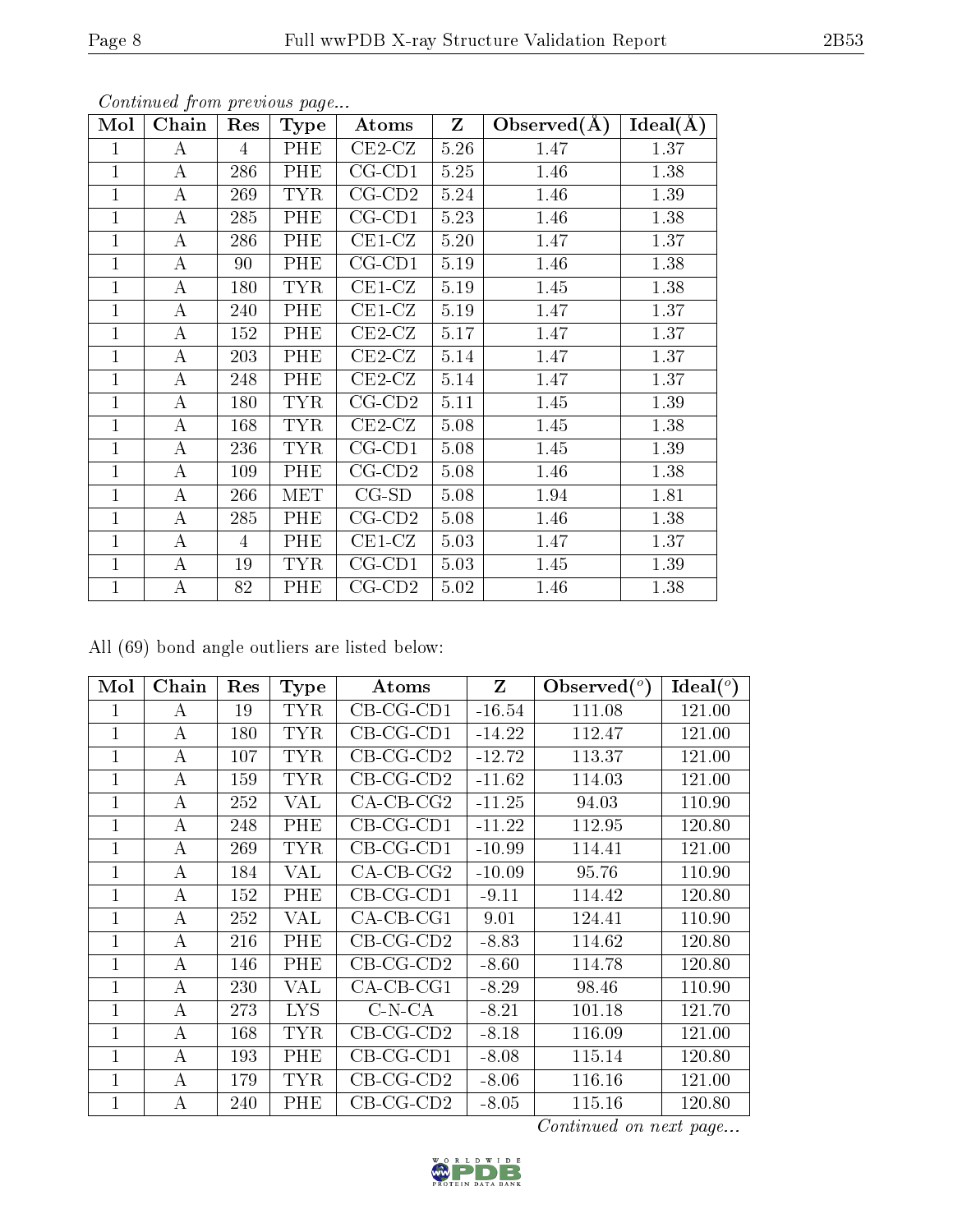| Mol            | Chain            | Res | <b>Type</b>             | Atoms                          | $\mathbf{Z}$ | Observed $(°)$ | Ideal $({}^o)$      |
|----------------|------------------|-----|-------------------------|--------------------------------|--------------|----------------|---------------------|
| $\mathbf{1}$   | А                | 77  | <b>TYR</b>              | $CB-CG-CD1$                    | $-7.67$      | 116.40         | 121.00              |
| $\mathbf{1}$   | А                | 77  | <b>TYR</b>              | $CD1$ -CG-CD2                  | 7.14         | 125.76         | 117.90              |
| $\mathbf{1}$   | А                | 19  | <b>TYR</b>              | $CD1$ -CG-CD2                  | $7.14\,$     | 125.75         | 117.90              |
| $\mathbf{1}$   | $\boldsymbol{A}$ | 184 | <b>VAL</b>              | $CA$ -CB-CG1                   | 7.12         | 121.57         | 110.90              |
| $\mathbf{1}$   | А                | 236 | <b>TYR</b>              | $CB-CG-CD2$                    | $-7.10$      | 116.74         | $\overline{1}21.00$ |
| $\mathbf{1}$   | А                | 91  | MET                     | $CG-SD-CE$                     | $-7.07$      | 88.90          | 100.20              |
| $\mathbf{1}$   | А                | 15  | <b>TYR</b>              | $CB$ -CG-CD2                   | $-6.90$      | 116.86         | 121.00              |
| $\mathbf{1}$   | $\boldsymbol{A}$ | 125 | <b>HIS</b>              | $C-N-CA$                       | 6.87         | 138.87         | 121.70              |
| $\mathbf{1}$   | A                | 179 | <b>TYR</b>              | $CD1$ -CG-CD2                  | 6.75         | 125.32         | 117.90              |
| $\mathbf{1}$   | $\boldsymbol{A}$ | 203 | PHE                     | $CB-CG-CD2$                    | $-6.73$      | 116.09         | 120.80              |
| $\mathbf{1}$   | A                | 213 | PHE                     | $CB-CG-CD2$                    | $-6.67$      | 116.13         | 120.80              |
| $\overline{1}$ | $\boldsymbol{A}$ | 43  | $\overline{\text{GLY}}$ | $C-N-CA$                       | $-6.65$      | 105.08         | 121.70              |
| $\mathbf{1}$   | $\boldsymbol{A}$ | 15  | <b>TYR</b>              | $\overline{\text{CD1-CG-CD2}}$ | 6.63         | 125.19         | 117.90              |
| $\mathbf{1}$   | А                | 230 | <b>VAL</b>              | $CA$ -CB-CG2                   | 6.56         | 120.74         | 110.90              |
| $\mathbf{1}$   | $\boldsymbol{A}$ | 36  | $\rm{ARG}$              | $CD-NE- CZ$                    | $-6.38$      | 114.66         | 123.60              |
| $\mathbf{1}$   | А                | 281 | LEU                     | $CB-CG-CD2$                    | $-6.36$      | 100.19         | 111.00              |
| $\mathbf{1}$   | $\boldsymbol{A}$ | 30  | VAL                     | $CA$ -CB-CG2                   | $-6.31$      | 101.43         | 110.90              |
| $\mathbf{1}$   | $\boldsymbol{A}$ | 82  | PHE                     | $CB-CG-CD2$                    | $-6.30$      | 116.39         | 120.80              |
| $\mathbf 1$    | $\boldsymbol{A}$ | 117 | PHE                     | $CB-CG-CD2$                    | $-6.27$      | 116.41         | 120.80              |
| $\mathbf{1}$   | А                | 180 | <b>TYR</b>              | $CD1$ -CG-CD2                  | 6.27         | 124.79         | 117.90              |
| $\mathbf{1}$   | А                | 168 | <b>TYR</b>              | $CD1$ -CG-CD2                  | 6.23         | 124.75         | 117.90              |
| $\mathbf{1}$   | А                | 224 | GLU                     | $C-N-CA$                       | $-6.19$      | 106.22         | 121.70              |
| $\mathbf{1}$   | $\boldsymbol{A}$ | 77  | <b>TYR</b>              | $CG$ - $CD$ 1- $CE$ 1          | $-6.15$      | 116.38         | 121.30              |
| $\mathbf{1}$   | А                | 236 | <b>TYR</b>              | $CD1$ -CG-CD2                  | 6.08         | 124.59         | 117.90              |
| $\mathbf{1}$   | А                | 159 | <b>TYR</b>              | $CD1$ -CG-CD2                  | 6.07         | 124.58         | 117.90              |
| $\mathbf{1}$   | Α                | 260 | $\rm{ARG}$              | $CD-NE- CZ$                    | $-5.99$      | 115.21         | 123.60              |
| $\mathbf{1}$   | $\boldsymbol{A}$ | 19  | <b>TYR</b>              | $CG$ -CD2-CE2                  | $-5.93$      | 116.56         | 121.30              |
| $\mathbf{1}$   | A                | 249 | <b>SER</b>              | $C-N-CA$                       | $-5.87$      | 107.03         | 121.70              |
| $\mathbf{1}$   | $\boldsymbol{A}$ | 29  | VAL                     | $CA$ -CB-CG2                   | $-5.85$      | 102.12         | 110.90              |
| $\perp$        | А                | 269 | TYR.                    | $CD1$ -CG-CD2                  | 5.81         | 124.29         | 117.90              |
| $\mathbf{1}$   | А                | 107 | <b>TYR</b>              | $CD1$ -CG-CD2                  | 5.79         | 124.26         | 117.90              |
| $\mathbf{1}$   | A                | 214 | $\rm{ARG}$              | NE-CZ-NH1                      | 5.68         | 123.14         | 120.30              |
| $\mathbf{1}$   | А                | 153 | <b>GLY</b>              | $C-N-CA$                       | 5.61         | 135.72         | 121.70              |
| $\mathbf{1}$   | A                | 199 | $\rm{ARG}$              | $CD-NE- CZ$                    | $-5.57$      | 115.80         | 123.60              |
| $\mathbf{1}$   | А                | 168 | <b>TYR</b>              | $CG$ -CD1-CE1                  | $-5.57$      | 116.84         | 121.30              |
| 1              | A                | 274 | $\rm{ARG}$              | NE-CZ-NH <sub>2</sub>          | 5.54         | 123.07         | 120.30              |
| $\mathbf{1}$   | А                | 15  | <b>TYR</b>              | $CG$ - $CD2$ - $CE2$           | $-5.53$      | 116.88         | 121.30              |
| 1              | A                | 77  | <b>TYR</b>              | $CB-CG-CD2$                    | $-5.41$      | 117.75         | 121.00              |
| $\mathbf{1}$   | А                | 212 | <b>LEU</b>              | $CB-CG-CD2$                    | $-5.39$      | 101.84         | 111.00              |
| $\mathbf{1}$   | А                | 274 | $\rm{ARG}$              | $CB-CG-CD$                     | $-5.35$      | 97.69          | 111.60              |
| $\mathbf{1}$   | A                | 180 | <b>TYR</b>              | $CG$ -CD2-CE2                  | $-5.24$      | 117.11         | 121.30              |
| $\mathbf 1$    | A                | 87  | ${\rm LEU}$             | $CB-CG-CD1$                    | $-5.22$      | 102.13         | 111.00              |

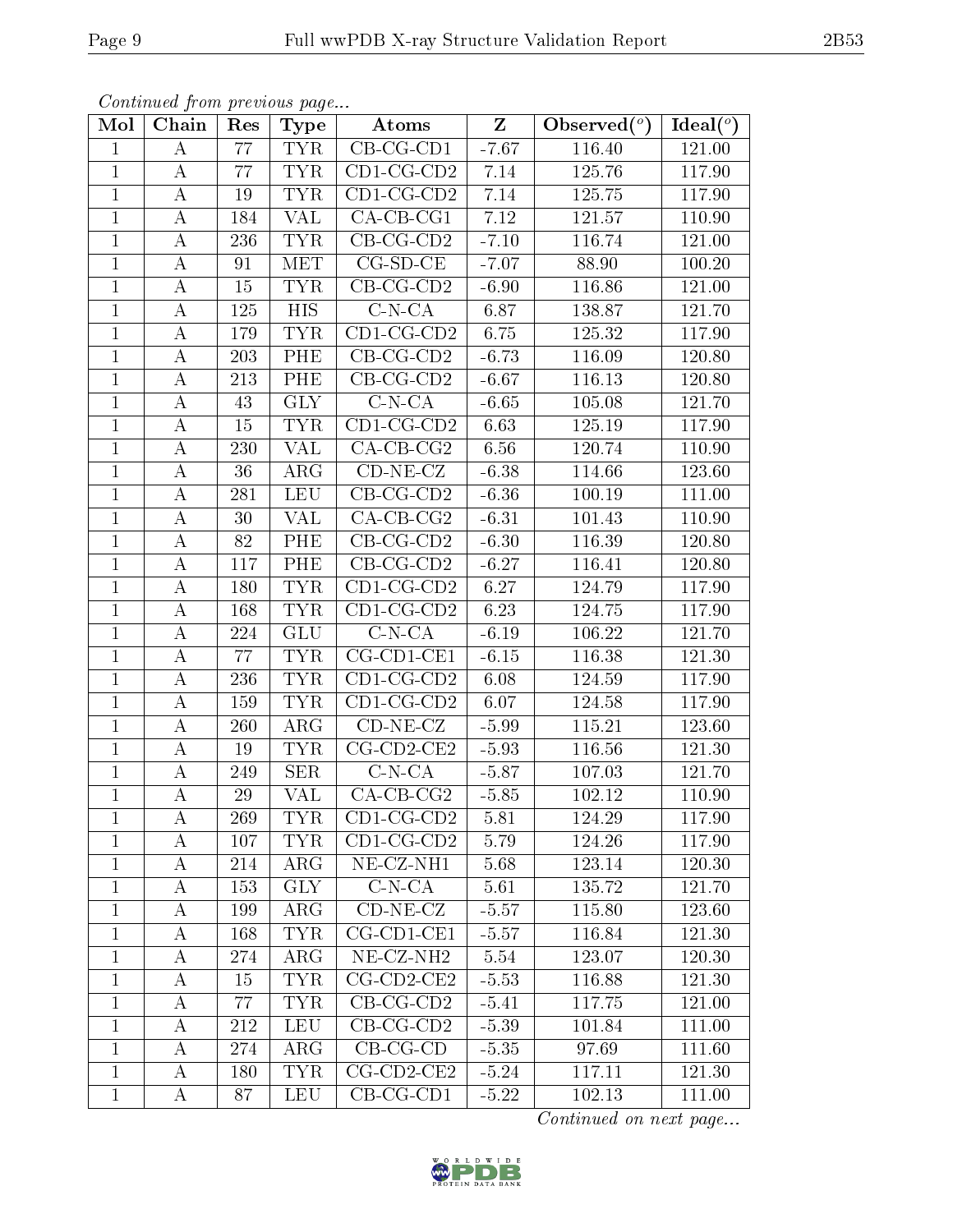| Mol | Chain | Res | <b>Type</b> | Atoms                 | Z       | Observed $(°)$ | Ideal $\binom{o}{c}$ |
|-----|-------|-----|-------------|-----------------------|---------|----------------|----------------------|
|     | А     | 286 | PHE         | $CB-CG-CD2$           | $-5.15$ | 117.20         | 120.80               |
|     | А     | 263 | LEU         | $CB-CG-CD1$           | $-5.12$ | 102.29         | 111.00               |
|     | А     | 269 | <b>TYR</b>  | $CG$ - $CD$ 2- $CE$ 2 | $-5.12$ | 117.20         | 121.30               |
|     | А     | 15  | <b>TYR</b>  | $CB-CG-CD1$           | $-5.10$ | 117.94         | 121.00               |
|     | А     | 17  | VAL         | $O-C-N$               | 5.09    | 130.85         | 122.70               |
|     | А     | 164 | VAL         | $C-N-CA$              | $-5.06$ | 109.04         | 121.70               |
| 1   | А     | 217 | $\rm{ARG}$  | $CD-NE- CZ$           | $-5.05$ | 116.53         | 123.60               |
|     | А     | 179 | TYR.        | $CG$ - $CD1$ - $CE1$  | $-5.02$ | 117.28         | 121.30               |
|     | А     | 53  | <b>SER</b>  | $C-N-CA$              | $-5.01$ | 109.16         | 121.70               |

There are no chirality outliers.

|  | All (12) planarity outliers are listed below: |  |  |
|--|-----------------------------------------------|--|--|
|  |                                               |  |  |

| Mol | Chain | Res | Type                    | Group     |
|-----|-------|-----|-------------------------|-----------|
| 1   | A     | 122 | $\overline{\text{ARG}}$ | Sidechain |
| 1   | А     | 126 | $\rm{ARG}$              | Sidechain |
| 1   | А     | 152 | PHE                     | Peptide   |
| 1   | A     | 168 | TYR.                    | Sidechain |
| 1   | A     | 179 | TYR.                    | Sidechain |
| 1   | A     | 22  | ARG                     | Sidechain |
| 1   | A     | 260 | ARG                     | Sidechain |
| 1   | A     | 295 | <b>HIS</b>              | Peptide   |
| 1   | А     | 36  | $\rm{ARG}$              | Sidechain |
| 1   | A     | 43  | <b>GLY</b>              | Peptide   |
| 1   | А     | 54  | LEU                     | Peptide   |
| 1   | А     | 72  | THR                     | Peptide   |

### 5.2 Too-close contacts  $(i)$

In the following table, the Non-H and H(model) columns list the number of non-hydrogen atoms and hydrogen atoms in the chain respectively. The H(added) column lists the number of hydrogen atoms added and optimized by MolProbity. The Clashes column lists the number of clashes within the asymmetric unit, whereas Symm-Clashes lists symmetry related clashes.

| $\text{Mol} \perp$ |      |      | Chain   Non-H   H(model)   H(added)   Clashes   Symm-Clashes |
|--------------------|------|------|--------------------------------------------------------------|
|                    | 2366 | 9499 |                                                              |
|                    |      |      |                                                              |
|                    |      |      |                                                              |
|                    | 2465 | 244  |                                                              |

The all-atom clashscore is defined as the number of clashes found per 1000 atoms (including

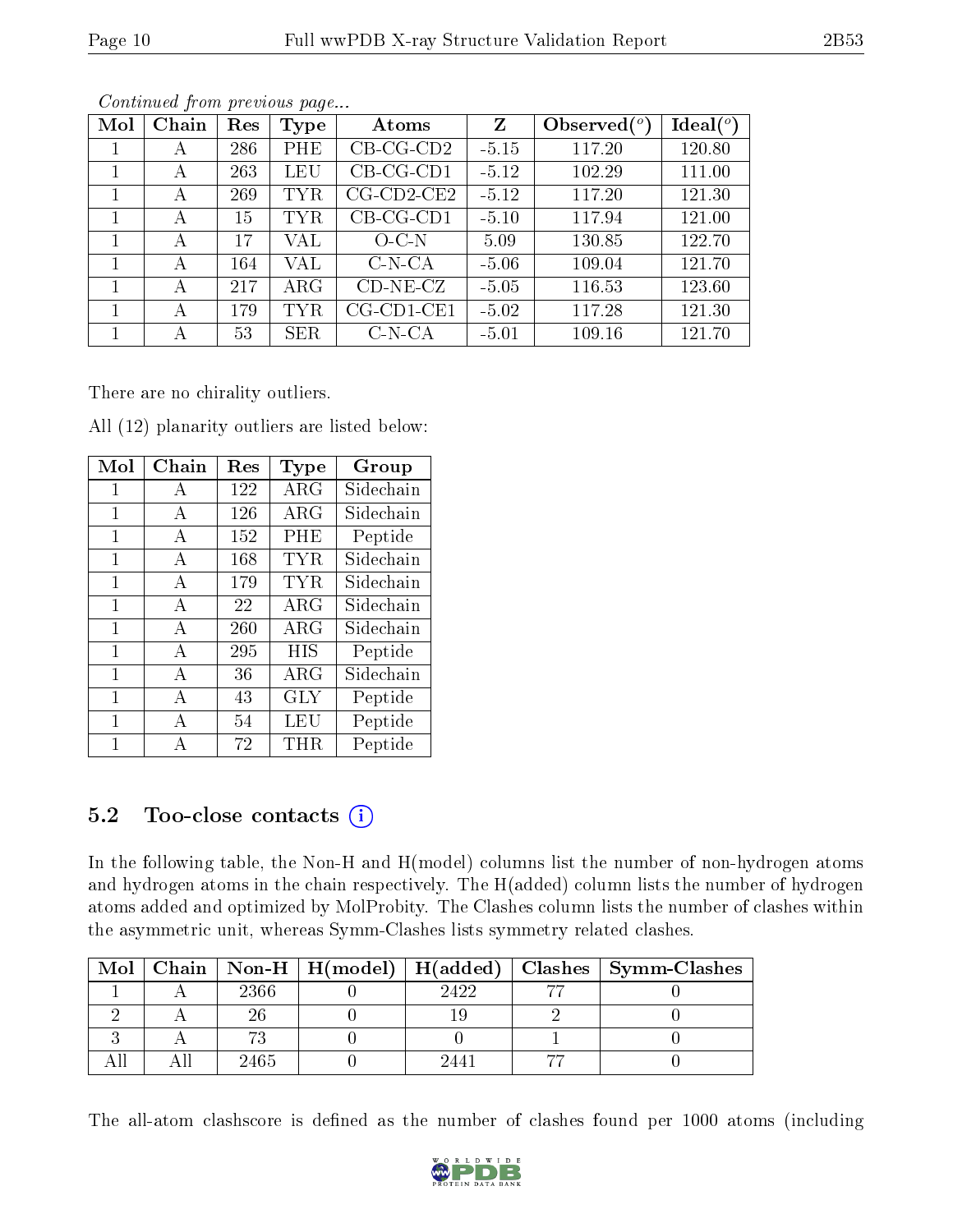hydrogen atoms). The all-atom clashscore for this structure is 16.

All (77) close contacts within the same asymmetric unit are listed below, sorted by their clash magnitude.

|                                        |                              | Interatomic    | Clash         |  |
|----------------------------------------|------------------------------|----------------|---------------|--|
| Atom-1                                 | Atom-2                       | distance $(A)$ | overlap $(A)$ |  |
| $1: A:51: \overline{GLU:O}$            | 1: A:54:LEU:HD22             | 1.78           | 0.83          |  |
| 1: A:89: LYS: HG2                      | 2: A: 299: D23: HN72         | 1.45           | 0.81          |  |
| 1:A:125:HIS:HD2                        | 1:A:127:ASP:H                | 1.32           | 0.75          |  |
| 1: A: 139: GLY: HA2                    | 1:A:294:PRO:HD2              | 1.67           | 0.75          |  |
| 1: A:14:THR:HG23                       | 1: A: 158: THR: HG22         | 1.69           | 0.75          |  |
| 1: A:44: VAL:HG22                      | 1:A:71:HIS:CE1               | 2.22           | 0.73          |  |
| 1: A:290:THR:OG1                       | 1:A:292:PRO:HD3              | 1.92           | 0.69          |  |
| 1:A:108:LEU:O                          | 1: A: 112: LEU: HB2          | 1.94           | 0.67          |  |
| 1:A:227:TRP:HB3                        | 1: A:230: VAL: CG2           | 2.24           | 0.67          |  |
| 1:A:227:TRP:O                          | 1:A:230:VAL:HG23             | 1.94           | 0.67          |  |
| 1: A:34: LYS: HE3                      | 1: A:77:TYR:HE1              | 1.60           | 0.66          |  |
| 1:A:224:GLU:OE1                        | 1:A:231:THR:HB               | 2.00           | 0.62          |  |
| 1: A:3: ASN: HD22                      | 1: A:25:LEU:HD13             | 1.65           | 0.62          |  |
| 1: A: 137: THR: OG1                    | 1: A:298:LEU:HD11            | 2.00           | 0.61          |  |
| 1: A:227:TRP:CG                        | 1: A:230: VAL:HG22           | 2.36           | 0.60          |  |
| 1:A:297:ARG:NE                         | 1: A:297: ARG: HA            | 2.18           | 0.59          |  |
| 1:A:125:HIS:HE1                        | 1:A:144:ALA:O                | 1.87           | 0.57          |  |
| 1: A:139: GLY:HA2                      | 1: A:294:PRO:CD              | 2.35           | 0.57          |  |
| 1: A:34: LYS: HE3                      | 1: A:77:TYR:CE1              | 2.40           | 0.56          |  |
| 1: A:86: ASP:OD1                       | 1:A:89:LYS:HD3               | 2.07           | 0.55          |  |
| 1: A: 227: TRP: HB3                    | 1:A:230:VAL:HG22             | 1.89           | 0.55          |  |
| 1: A:73: GLU:N                         | 1: A:74: ASN:HA              | 2.22           | 0.55          |  |
| 1:A:297:ARG:HA                         | 1:A:297:ARG:HE               | 1.72           | 0.55          |  |
| 1: A:252: VAL:CG1                      | 1:A:255:LEU:HD12             | 2.37           | 0.55          |  |
| 1: A:43: GLY:HA2                       | 1: A:74: ASN:OD1             | 2.07           | 0.54          |  |
| 1:A:85:GLN:HG2                         | 1: A:86: ASP: N              | 2.23           | 0.54          |  |
| 1:A:87:LEU:HD22                        | 1: A:91: MET:HG3             | 1.90           | 0.53          |  |
| 1:A:125:HIS:O                          | 1:A:149:ALA:HB3              | 2.09           | 0.53          |  |
| $1:A:197:\overline{\mathsf{VAL}}:HG23$ | 1:A:198:THR:HG23             | 1.89           | 0.53          |  |
| 1:A:268:HIS:HB2                        | $1:A:274:ARG:H\overline{B3}$ | 1.91           | 0.53          |  |
| 1:A:54:LEU:HD23                        | 1: A: 55: LEU: N             | 2.24           | 0.53          |  |
| 1: A:60: HIS: HD2                      | 1:A:62:ASN:H                 | 1.57           | 0.53          |  |
| 1:A:255:LEU:HD22                       | 1:A:259:GLY:HA3              | 1.92           | 0.52          |  |
| 1:A:157:ARG:HD2                        | 1: A:161: HIS:O              | 2.11           | 0.51          |  |
| 1:A:227:TRP:CD2                        | 1:A:230:VAL:HG22             | 2.46           | 0.51          |  |
| 1:A:143:LEU:HD13                       | 1: A:146:PHE:HE2             | 1.76           | 0.50          |  |
| 1:A:132:ASN:HD22                       | 1: A: 132: ASN: C            | 2.15           | 0.50          |  |
| 1:A:124:LEU:N                          | 1:A:124:LEU:HD12             | 2.26           | 0.50          |  |

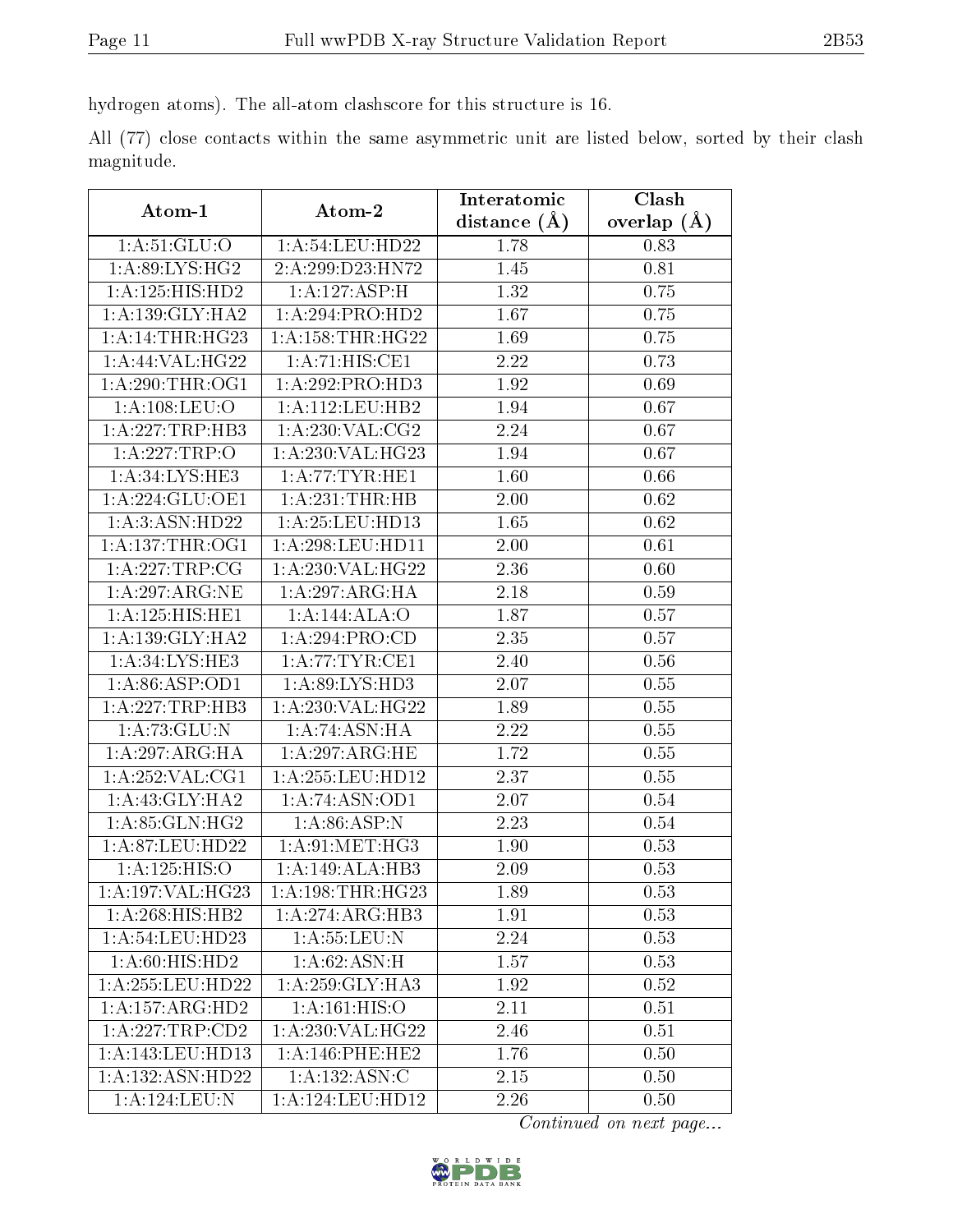| Commaca from previous page          |                     | Interatomic       | Clash         |
|-------------------------------------|---------------------|-------------------|---------------|
| Atom-1                              | Atom-2              | distance $(A)$    | overlap $(A)$ |
| 1:A:14:THR:HA                       | 1: A: 158: THR: CG2 | 2.42              | 0.50          |
| 1: A:230: VAL:O                     | 1: A: 233: MET: HG2 | $\overline{2.12}$ | 0.49          |
| 1:A:294:PRO:HB2                     | 1: A:296:LEU:HD13   | 1.95              | 0.49          |
| 1:A:125:HIS:HB2                     | 1:A:146:PHE:CZ      | 2.47              | 0.49          |
| 1: A: 103: LEU: HD13                | 1:A:292:PRO:HB2     | 1.94              | 0.49          |
| 1:A:139:GLY:CA                      | 1:A:294:PRO:HD2     | 2.40              | 0.49          |
| 1: A:60: HIS:CD2                    | 1:A:62:ASN:H        | 2.31              | 0.48          |
| 1: A: 108: LEU: HD22                | 1: A:112:LEU:HD22   | 1.95              | 0.48          |
| 1: A: 156: VAL: HA                  | 1:A:164:VAL:HG22    | 1.96              | 0.48          |
| 1: A:97:THR:HG22                    | 1: A:98: GLY:O      | 2.14              | 0.48          |
| 1:A:48:ALA:O                        | 1:A:52:ILE:HG12     | 2.14              | 0.48          |
| 1: A:51: GLU:O                      | 1:A:54:LEU:CD2      | 2.56              | 0.48          |
| 1: A: 5: GLN: HB2                   | 1:A:24:LYS:HD3      | 1.97              | 0.47          |
| 1:A:44:VAL:HG22                     | 1:A:71:HIS:NE2      | 2.29              | 0.47          |
| 1: A:47:THR:O                       | 1: A:51: GLU:HG2    | 2.14              | 0.47          |
| 1:A:42:GLU:HA                       | 1: A: 43: GLY: HA2  | 1.64              | 0.47          |
| 1:A:248:PHE:O                       | 1:A:251:VAL:HG22    | 2.14              | 0.47          |
| 1:A:261:SER:O                       | 1: A:265: GLN:HG3   | 2.14              | 0.47          |
| $1:A:\overline{131:GLN:CD}$         | 1:A:131:GLN:H       | 2.18              | 0.47          |
| 1: A:28: GLU:HG3                    | 1:A:29:VAL:O        | 2.13              | 0.46          |
| 1: A:3: ASN:ND2                     | 1: A:25:LEU:HD13    | 2.30              | 0.46          |
| 1: A:83: LEU: HG                    | 1:A:134:LEU:HB3     | 1.96              | 0.46          |
| 1:A:252:VAL:HG13                    | 1:A:255:LEU:HD12    | 1.98              | 0.45          |
| 1:A:35:ILE:HG22                     | 1: A:36: ARG: HG3   | 1.98              | 0.45          |
| 1: A:89: LYS: CG                    | 2:A:299:D23:HN72    | 2.22              | 0.44          |
| 1:A:87:LEU:HD12                     | 1:A:133:LEU:HD12    | 1.97              | 0.44          |
| 1: A: 36: ARG: HB3                  | 1:A:41:THR:H        | 1.55              | 0.44          |
| 1: A:65: LYS:HG2                    | 1: A:67:LEU:HD12    | 1.99              | 0.44          |
| $1:A:252:\overline{\text{VAL}:CG1}$ | 1:A:252:VAL:O       | 2.67              | 0.43          |
| 1:A:134:LEU:HD22                    | 1:A:144:ALA:HB2     | 2.00              | 0.42          |
| 1: A:213:PHE:O                      | 1:A:217:ARG:HG3     | 2.18              | 0.42          |
| 1:A:125:HIS:O                       | 1: A:126: ARG: HG3  | 2.20              | 0.42          |
| 1: A: 41: THE: OG1                  | 1: A:42: GLU:N      | 2.50              | 0.41          |
| 1:A:227:TRP:CB                      | 1:A:230:VAL:HG22    | 2.50              | 0.41          |
| 1:A:75:LYS:HD2                      | 1: A:75: LYS:N      | 2.35              | 0.41          |
| 1:A:291:LYS:HB2                     | 1: A:291:LYS:HE2    | 1.86              | 0.41          |
| 1: A:128:LEU:HB2                    | 3: A:300:HOH:O      | 2.21              | 0.41          |
| 1: A:91: MET:CE                     | 1:A:195:GLU:HG2     | 2.51              | 0.40          |
| 1: A:160:THR:HB                     | 1:A:162:GLU:HG3     | 2.03              | 0.40          |

There are no symmetry-related clashes.

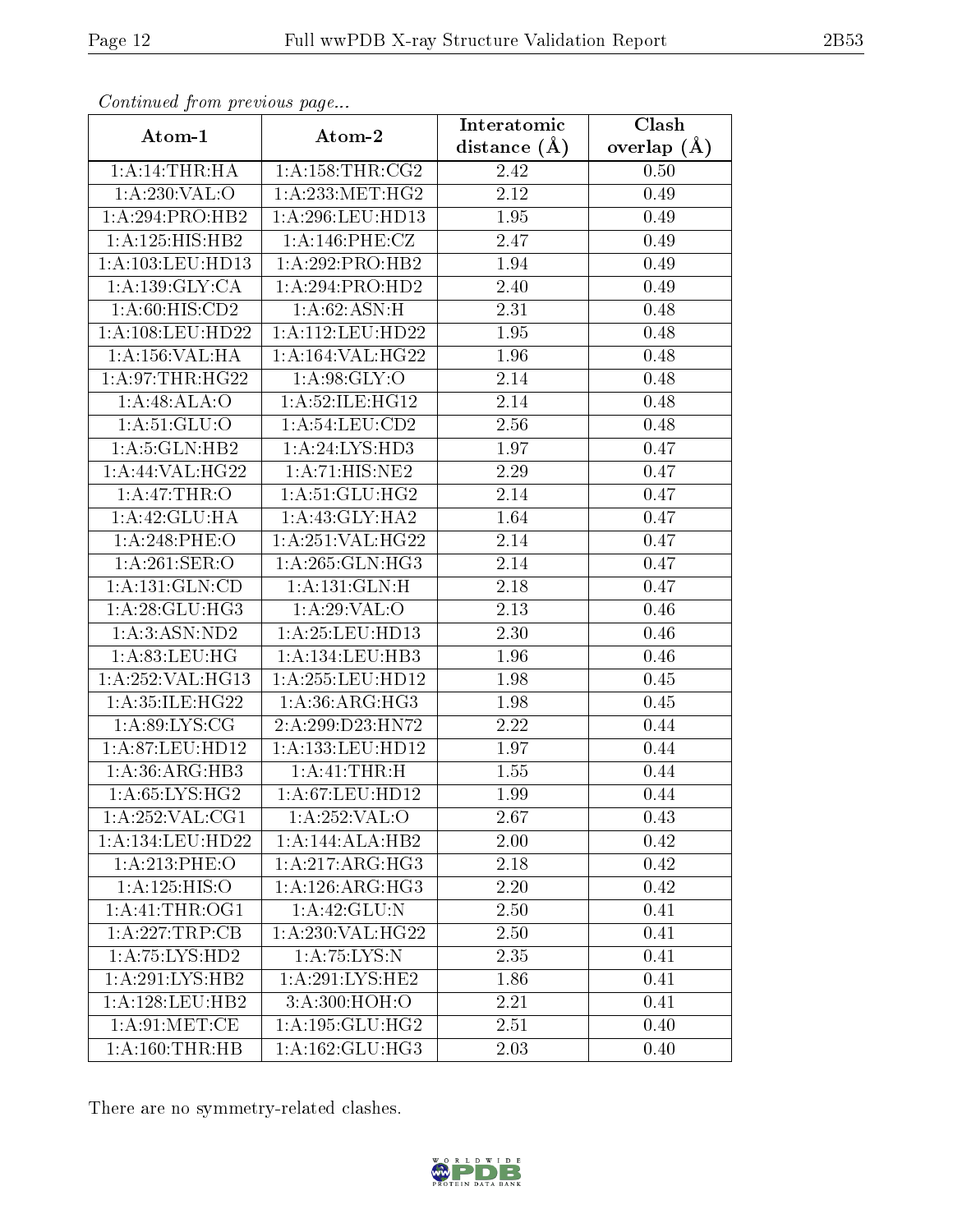### 5.3 Torsion angles (i)

#### 5.3.1 Protein backbone  $(i)$

In the following table, the Percentiles column shows the percent Ramachandran outliers of the chain as a percentile score with respect to all X-ray entries followed by that with respect to entries of similar resolution.

The Analysed column shows the number of residues for which the backbone conformation was analysed, and the total number of residues.

| Mol   Chain | Analysed                                           |  | Favoured   Allowed   Outliers   Percentiles              |
|-------------|----------------------------------------------------|--|----------------------------------------------------------|
|             | $292/298$ (98\%)   270 (92\%)   20 (7\%)   2 (1\%) |  | $\begin{array}{ c c c c }\n\hline\n22 & 16\n\end{array}$ |

All (2) Ramachandran outliers are listed below:

| Jol | Chain | Res | ype |
|-----|-------|-----|-----|
|     |       |     |     |
|     |       |     |     |

#### 5.3.2 Protein sidechains  $(i)$

In the following table, the Percentiles column shows the percent sidechain outliers of the chain as a percentile score with respect to all X-ray entries followed by that with respect to entries of similar resolution.

The Analysed column shows the number of residues for which the sidechain conformation was analysed, and the total number of residues.

| Mol   Chain | Analysed                                 |  | Rotameric   Outliers   Percentiles |  |
|-------------|------------------------------------------|--|------------------------------------|--|
|             | $259/263$ (98\%)   240 (93\%)   19 (7\%) |  | $\boxed{14}$ $\boxed{9}$           |  |

All (19) residues with a non-rotameric sidechain are listed below:

| Mol | Chain | Res | Type       |
|-----|-------|-----|------------|
|     | А     | 54  | LEU        |
| 1   | А     | 66  | LEU        |
| 1   | А     | 87  | LEU        |
| 1   | А     | 101 | LEU        |
| 1   | А     | 108 | LEU        |
| 1   | А     | 122 | $\rm{ARG}$ |
| 1   | А     | 126 | $\rm{ARG}$ |
|     |       | 131 | <b>GLN</b> |
|     |       | 132 | <b>ASN</b> |

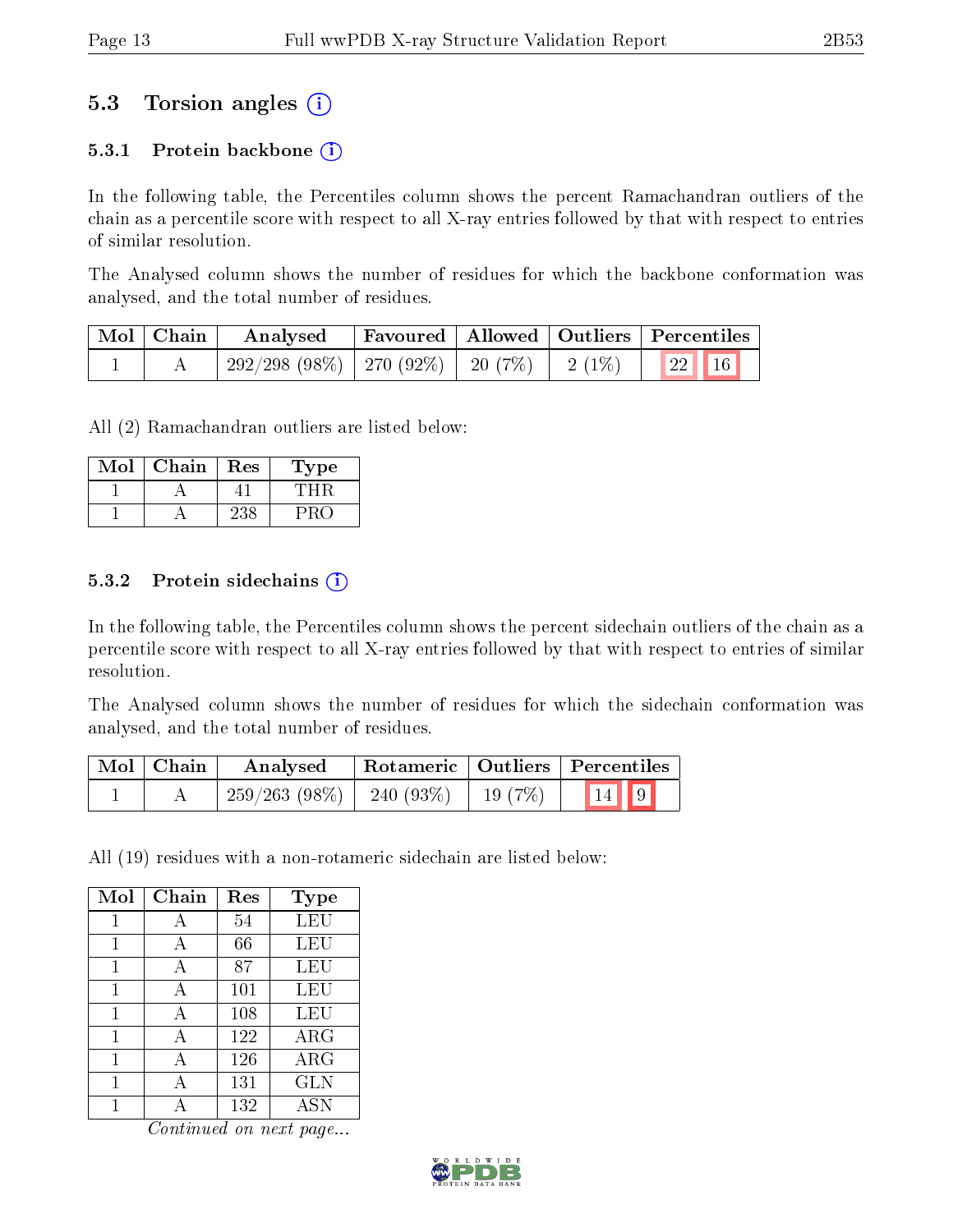| Mol          | Chain | Res | <b>Type</b> |
|--------------|-------|-----|-------------|
| $\mathbf{1}$ | А     | 134 | LEU         |
| 1            | А     | 146 | PHE         |
| $\mathbf{1}$ | А     | 189 | LEU         |
| $\mathbf{1}$ | А     | 225 | <b>VAL</b>  |
| 1            | А     | 252 | <b>VAL</b>  |
| $\mathbf{1}$ | А     | 254 | PRO         |
| $\mathbf{1}$ | А     | 262 | LEU         |
| 1            | А     | 263 | LEU         |
| 1            | А     | 287 | <b>GLN</b>  |
| 1            | Д     | 297 | $\rm{ARG}$  |

Some sidechains can be flipped to improve hydrogen bonding and reduce clashes. All (6) such sidechains are listed below:

| Mol | Chain | Res | <b>Type</b> |
|-----|-------|-----|-------------|
|     |       | 3   | <b>ASN</b>  |
|     |       | 59  | <b>ASN</b>  |
|     |       | 60  | <b>HIS</b>  |
|     |       | 125 | <b>HIS</b>  |
|     |       | 132 | ASN         |
|     |       | 287 | GLN         |

#### $5.3.3$  RNA  $(i)$

There are no RNA molecules in this entry.

### 5.4 Non-standard residues in protein, DNA, RNA chains (i)

There are no non-standard protein/DNA/RNA residues in this entry.

#### 5.5 Carbohydrates (i)

There are no carbohydrates in this entry.

### 5.6 Ligand geometry (i)

1 ligand is modelled in this entry.

In the following table, the Counts columns list the number of bonds (or angles) for which Mogul statistics could be retrieved, the number of bonds (or angles) that are observed in the model and

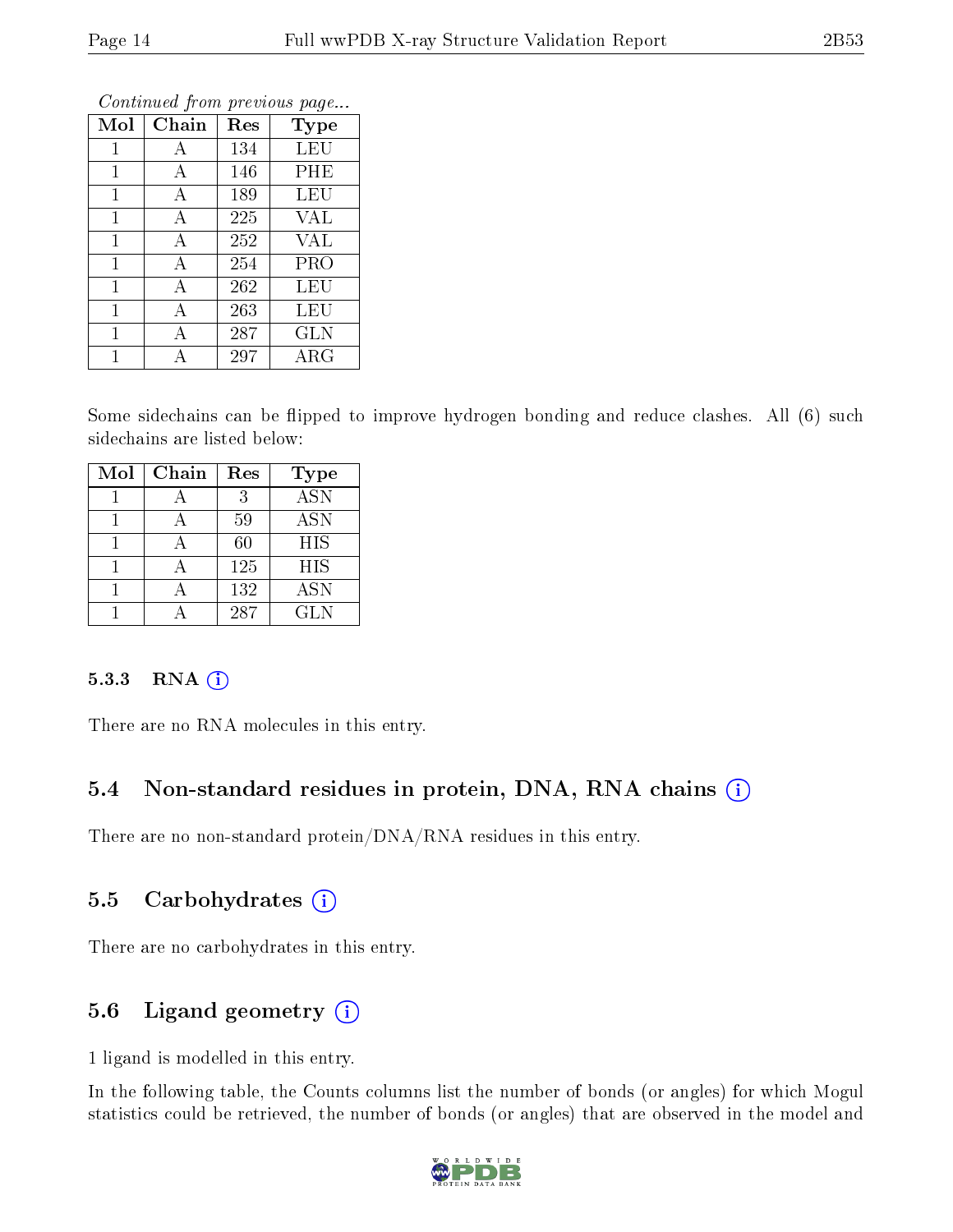the number of bonds (or angles) that are defined in the Chemical Component Dictionary. The Link column lists molecule types, if any, to which the group is linked. The Z score for a bond length (or angle) is the number of standard deviations the observed value is removed from the expected value. A bond length (or angle) with  $|Z| > 2$  is considered an outlier worth inspection. RMSZ is the root-mean-square of all Z scores of the bond lengths (or angles).

| Mol | Chain<br>Type |  | $\operatorname{Res}$ |        | Bond lengths<br>$\mathop{\rm Link}\nolimits$ |      | Bond angles |            |      |            |
|-----|---------------|--|----------------------|--------|----------------------------------------------|------|-------------|------------|------|------------|
|     |               |  |                      |        | RMSZ<br>Counts                               |      | $\# Z $     | Counts     | RMSZ | $\# Z $    |
|     | D23           |  | 299                  | $\sim$ | 28, 28, 28                                   | 3.09 | $17(60\%)$  | 41, 43, 43 | 2.79 | $13(31\%)$ |

In the following table, the Chirals column lists the number of chiral outliers, the number of chiral centers analysed, the number of these observed in the model and the number defined in the Chemical Component Dictionary. Similar counts are reported in the Torsion and Rings columns. '-' means no outliers of that kind were identified.

|            |     |        | Mol   Type   Chain   Res   Link   Chirals   Torsions   Rings |  |
|------------|-----|--------|--------------------------------------------------------------|--|
| $\rm{D}23$ | 299 | $\sim$ | $0/15/15/15$   $0/3/3/3$                                     |  |

| Mol            | Chain | Res | <b>Type</b>     | Atoms                            | Z    | Observed $(A)$ | $Ideal(\AA)$ |
|----------------|-------|-----|-----------------|----------------------------------|------|----------------|--------------|
| $\overline{2}$ | А     | 299 | D23             | $C12-C11$                        | 5.91 | 1.52           | 1.42         |
| $\overline{2}$ | А     | 299 | D <sub>23</sub> | $C17-N18$                        | 5.54 | 1.44           | 1.35         |
| $\overline{2}$ | А     | 299 | D <sub>23</sub> | $C13-C8$                         | 5.07 | 1.51           | 1.38         |
| $\overline{2}$ | А     | 299 | D <sub>23</sub> | $C5-C6$                          | 4.53 | 1.49           | 1.39         |
| $\overline{2}$ | А     | 299 | D <sub>23</sub> | $C9-C8$                          | 4.44 | 1.48           | 1.39         |
| $\overline{2}$ | А     | 299 | D <sub>23</sub> | $C17-N16$                        | 4.05 | 1.38           | 1.32         |
| $\overline{2}$ | А     | 299 | D <sub>23</sub> | $C1-C2$                          | 3.94 | 1.45           | 1.39         |
| $\overline{2}$ | А     | 299 | D <sub>23</sub> | $C10-C9$                         | 3.90 | 1.44           | 1.36         |
| $\overline{2}$ | A     | 299 | D <sub>23</sub> | $C1-C6$                          | 3.61 | 1.46           | 1.39         |
| $\overline{2}$ | A     | 299 | D <sub>23</sub> | $C4-C5$                          | 3.43 | 1.46           | 1.38         |
| $\overline{2}$ | А     | 299 | D <sub>23</sub> | $C3-C2$                          | 3.09 | 1.46           | 1.40         |
| $\overline{2}$ | А     | 299 | D23             | $C4-C3$                          | 3.08 | 1.45           | 1.38         |
| $\overline{2}$ | A     | 299 | D <sub>23</sub> | $C10-C11$                        | 2.91 | 1.46           | 1.41         |
| $\overline{2}$ | A     | 299 | D <sub>23</sub> | C <sub>13</sub> -C <sub>12</sub> | 2.72 | 1.47           | 1.42         |
| $\overline{2}$ | А     | 299 | D <sub>23</sub> | $C17-C12$                        | 2.70 | 1.48           | 1.44         |
| $\overline{2}$ | А     | 299 | D <sub>23</sub> | $C15-N16$                        | 2.46 | 1.37           | 1.33         |
| $\overline{2}$ | Α     | 299 | D <sub>23</sub> | $C15-N14$                        | 2.40 | 1.36           | 1.33         |

All (17) bond length outliers are listed below:

All (13) bond angle outliers are listed below:

| Mol | Chain | $\operatorname{Res}$ | $\mathbf{T}$ Type | Atoms         |      | Observed $(^\circ)$ | Ideal( $^o$ ) |
|-----|-------|----------------------|-------------------|---------------|------|---------------------|---------------|
|     |       | 299                  | D23               | $C12-C17-N18$ | 8.97 | 129.08              | 120.63        |
|     |       | 299                  | D23               | $C15-N14-C11$ | 7.14 | 12349               | 115.59        |

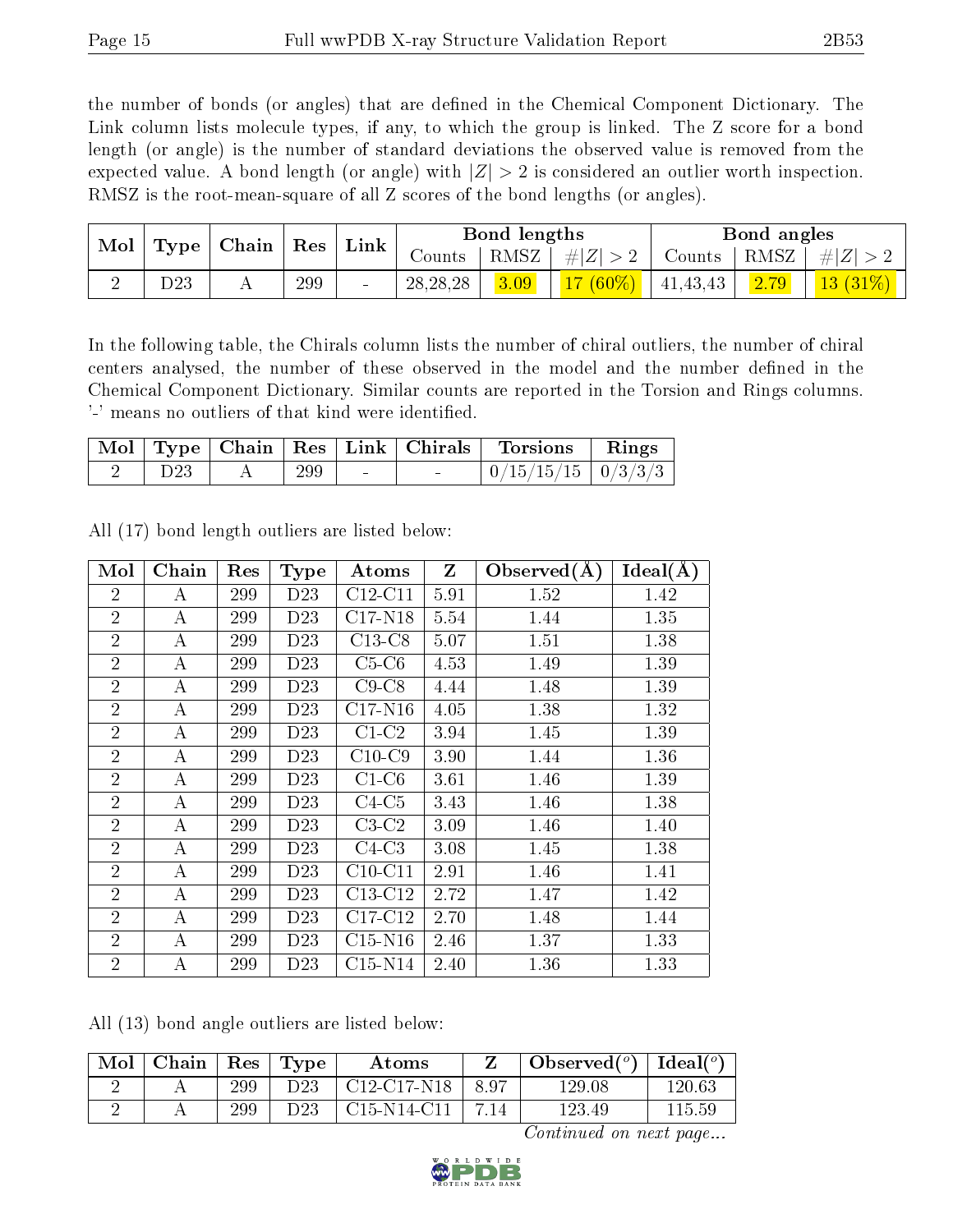| Mol                         | Chain | Res | Type            | Atoms          | Z       | Observed $(°)$ | $\text{Ideal}({}^o)$ |
|-----------------------------|-------|-----|-----------------|----------------|---------|----------------|----------------------|
| $\overline{2}$              | А     | 299 | D <sub>23</sub> | $C12-C11-N14$  | $-5.16$ | 117.33         | 122.81               |
| $\overline{2}$              | А     | 299 | D <sub>23</sub> | C13-C12-C17    | 4.73    | 129.15         | 124.88               |
| $\overline{2}$              | А     | 299 | D <sub>23</sub> | $N14$ -C15-N16 | $-4.60$ | 122.72         | 129.29               |
| $\overline{2}$              | А     | 299 | D <sub>23</sub> | $C3-C2-C1$     | 4.44    | 124.39         | 118.62               |
| $\overline{2}$              | А     | 299 | D <sub>23</sub> | $C4-C5-C6$     | 4.23    | 125.88         | 120.56               |
| $\overline{2}$              | А     | 299 | D <sub>23</sub> | $C23-C15-N16$  | 3.17    | 119.72         | 115.16               |
| $\mathcal{D}_{\mathcal{A}}$ | A     | 299 | D <sub>23</sub> | F26-C23-C15    | $-2.72$ | 105.35         | 112.67               |
| $\mathcal{D}_{\mathcal{A}}$ | А     | 299 | D <sub>23</sub> | $C1-C2-N7$     | $-2.57$ | 116.13         | 120.57               |
| 2                           | А     | 299 | D <sub>23</sub> | $C10-C11-C12$  | 2.36    | 121.84         | 119.13               |
| $\mathfrak{D}$              | А     | 299 | D <sub>23</sub> | C13-C12-C11    | $-2.31$ | 116.09         | 118.94               |
| $\overline{2}$              | А     | 299 | D <sub>23</sub> | $C5-C6-C1$     | $-2.29$ | 114.93         | 118.16               |

There are no chirality outliers.

There are no torsion outliers.

There are no ring outliers.

1 monomer is involved in 2 short contacts:

|  |     |                 | Mol   Chain   Res   Type   Clashes   Symm-Clashes |
|--|-----|-----------------|---------------------------------------------------|
|  | 299 | D <sub>23</sub> |                                                   |

The following is a two-dimensional graphical depiction of Mogul quality analysis of bond lengths, bond angles, torsion angles, and ring geometry for all instances of the Ligand of Interest. In addition, ligands with molecular weight > 250 and outliers as shown on the validation Tables will also be included. For torsion angles, if less then 5% of the Mogul distribution of torsion angles is within 10 degrees of the torsion angle in question, then that torsion angle is considered an outlier. Any bond that is central to one or more torsion angles identified as an outlier by Mogul will be highlighted in the graph. For rings, the root-mean-square deviation (RMSD) between the ring in question and similar rings identified by Mogul is calculated over all ring torsion angles. If the average RMSD is greater than 60 degrees and the minimal RMSD between the ring in question and any Mogul-identified rings is also greater than 60 degrees, then that ring is considered an outlier. The outliers are highlighted in purple. The color gray indicates Mogul did not find sufficient equivalents in the CSD to analyse the geometry.

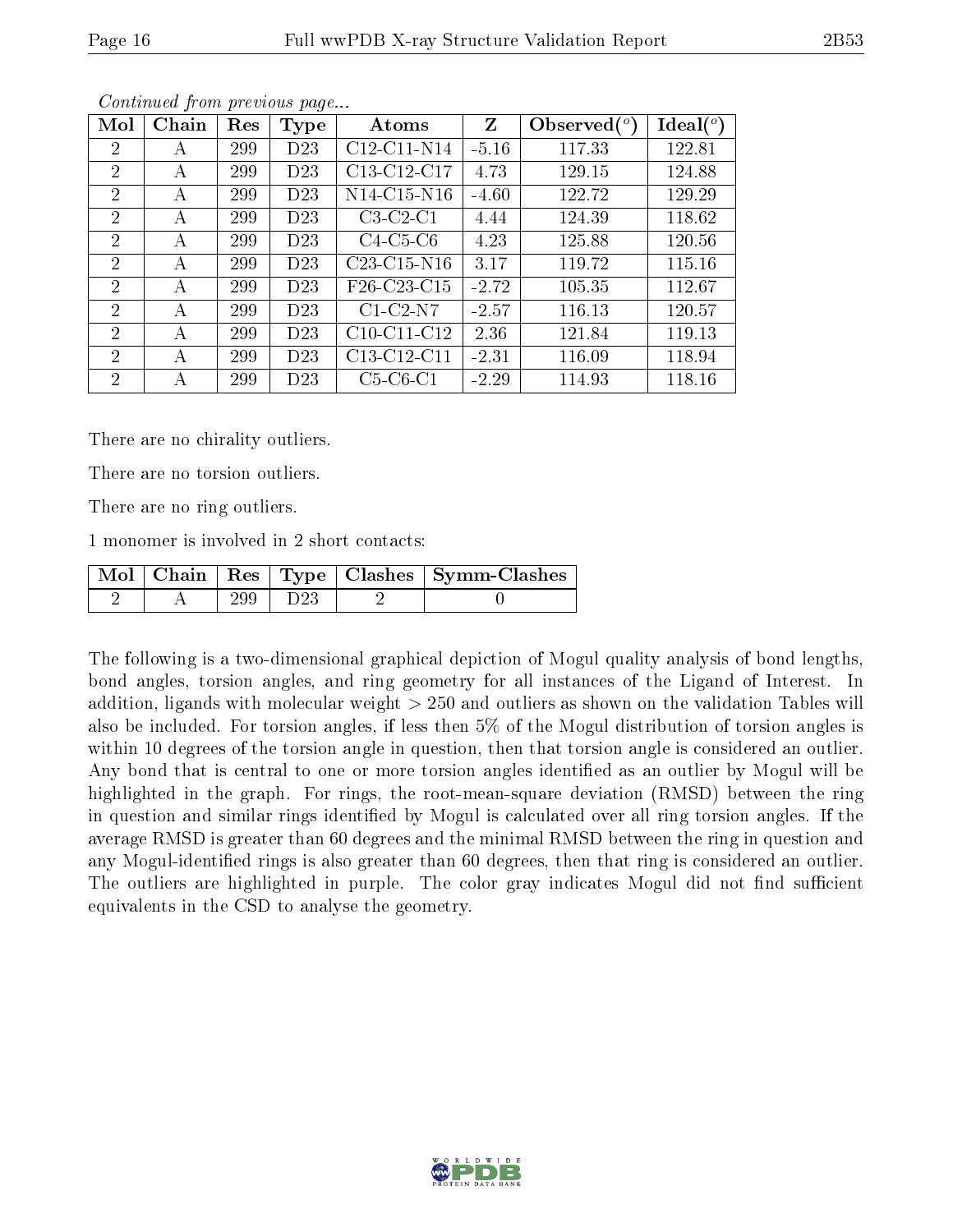

## 5.7 [O](https://www.wwpdb.org/validation/2017/XrayValidationReportHelp#nonstandard_residues_and_ligands)ther polymers (i)

There are no such residues in this entry.

## 5.8 Polymer linkage issues (i)

There are no chain breaks in this entry.

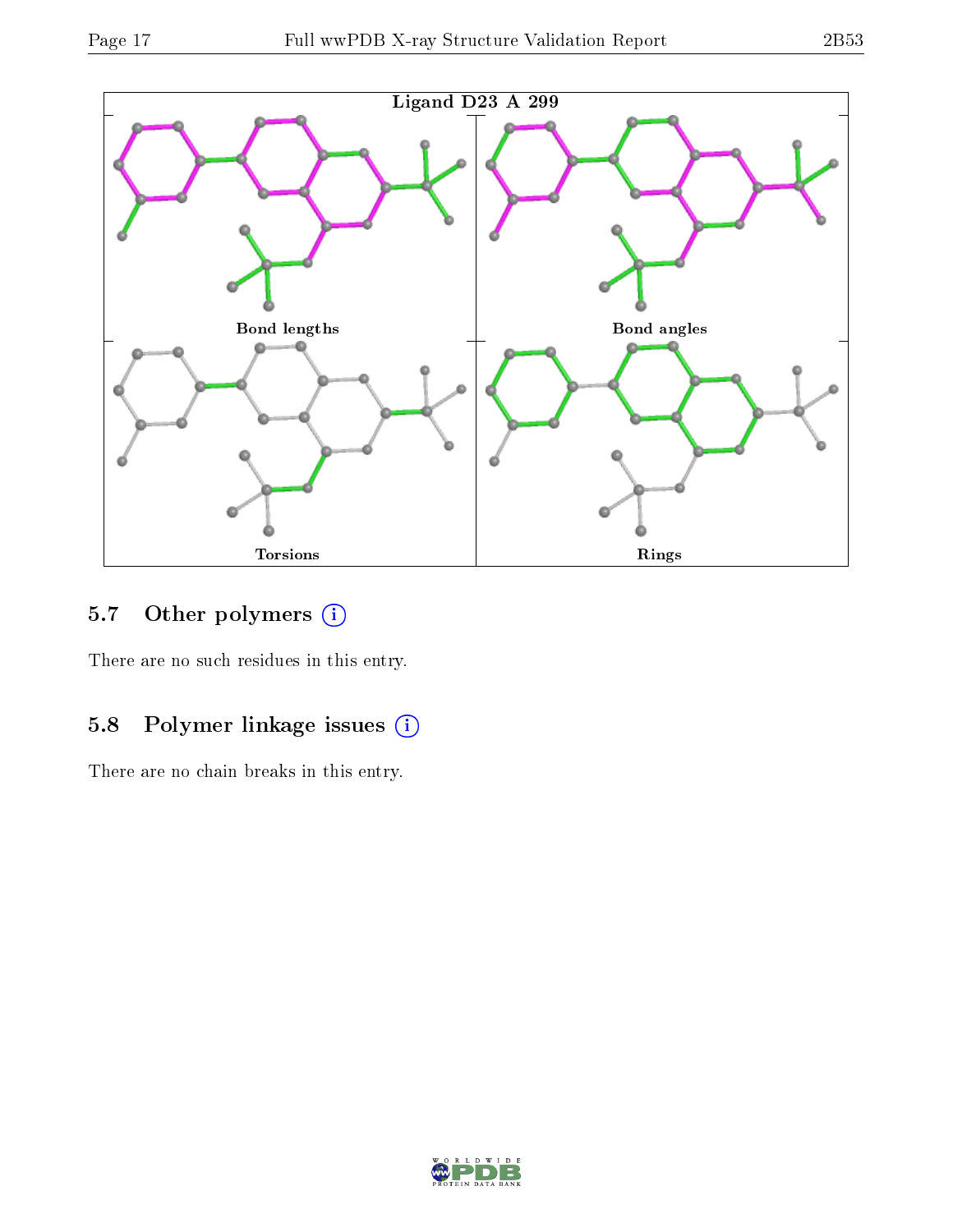# 6 Fit of model and data  $(i)$

## 6.1 Protein, DNA and RNA chains  $(i)$

In the following table, the column labelled  $#RSRZ> 2'$  contains the number (and percentage) of RSRZ outliers, followed by percent RSRZ outliers for the chain as percentile scores relative to all X-ray entries and entries of similar resolution. The OWAB column contains the minimum, median,  $95<sup>th</sup>$  percentile and maximum values of the occupancy-weighted average B-factor per residue. The column labelled ' $Q< 0.9$ ' lists the number of (and percentage) of residues with an average occupancy less than 0.9.

| $\mid$ Mol $\mid$ | $\vert$ Chain | Analysed        | ${ <\hspace{-1.5pt}{\mathrm{RSRZ}} \hspace{-1.5pt}>}$ | $\#\mathrm{RSRZ}{>}2$             | $\vert$ OWAB(Å <sup>2</sup> ) $\vert$ Q<0.9 |  |
|-------------------|---------------|-----------------|-------------------------------------------------------|-----------------------------------|---------------------------------------------|--|
|                   |               | $294/298(98\%)$ | 0.69                                                  | 34 (11%)   4   4   12, 29, 67, 95 |                                             |  |

All (34) RSRZ outliers are listed below:

| Mol            | Chain                   | Res             | Type                      | <b>RSRZ</b>      |
|----------------|-------------------------|-----------------|---------------------------|------------------|
| $\mathbf{1}$   | $\overline{\rm A}$      | 41              | THR                       | 12.7             |
| $\mathbf{1}$   | $\overline{A}$          | 44              | <b>VAL</b>                | 11.9             |
| $\overline{1}$ | $\overline{A}$          | 296             | <b>LEU</b>                | 10.6             |
| $\overline{1}$ | $\overline{\rm A}$      | 298             | <b>LEU</b>                | 9.3              |
| $\overline{1}$ | $\overline{\rm A}$      | 297             | $\overline{\rm{ARG}}$     | $\overline{7.2}$ |
| $\overline{1}$ | $\overline{\rm A}$      | $42\,$          | $\overline{\mathrm{GLU}}$ | $4.\overline{8}$ |
| $\overline{1}$ | $\overline{A}$          | 74              | <b>ASN</b>                | 4.7              |
| $\overline{1}$ | $\overline{A}$          | 43              | $\overline{\text{GLY}}$   | $4.6\,$          |
| $\overline{1}$ | $\overline{\rm A}$      | 153             | $\overline{\text{GLY}}$   | 4.6              |
| $\overline{1}$ | $\overline{\rm A}$      | $\overline{25}$ | <b>LEU</b>                | $\overline{4.3}$ |
| $\overline{1}$ | $\overline{\rm A}$      | 46              | <b>SER</b>                | 4.3              |
| $\overline{1}$ | $\overline{\rm A}$      | $\overline{45}$ | $\overline{\text{PRO}}$   | $\overline{4.2}$ |
| $\overline{1}$ | $\overline{A}$          | $\overline{36}$ | $\rm{ARG}$                | 4.1              |
| $\overline{1}$ | $\overline{\rm A}$      | 295             | $\overline{H}$ IS         | 3.9              |
| $\overline{1}$ | $\overline{A}$          | 152             | <b>PHE</b>                | $3.9\,$          |
| $\overline{1}$ | $\overline{A}$          | 290             | <b>THR</b>                | $\overline{3.8}$ |
| $\overline{1}$ | $\overline{\rm A}$      | 149             | <b>ALA</b>                | $\overline{3.6}$ |
| $\overline{1}$ | $\overline{\rm A}$      | 294             | $\overline{\text{PRO}}$   | $\overline{3.5}$ |
| $\overline{1}$ | $\overline{\rm A}$      | $\overline{73}$ | $\overline{\text{GLU}}$   | $\overline{3.4}$ |
| $\overline{1}$ | $\overline{\rm A}$      | 150             | $\rm{ARG}$                | 3.0              |
| $\overline{1}$ | $\overline{\rm A}$      | 156             | $\overline{\text{VAL}}$   | 3.0              |
| $\overline{1}$ | $\overline{\rm A}$      | 291             | $\overline{\text{LYS}}$   | $3.0\,$          |
| $\overline{1}$ | $\boldsymbol{A}$        | 93              | $\overline{\rm ALA}$      | $3.0\,$          |
| $\overline{1}$ | $\overline{A}$          | $50\,$          | $\rm{ARG}$                | $\overline{2.7}$ |
| $\overline{1}$ | $\overline{\mathbf{A}}$ | 154             | <b>VAL</b>                | 2.7              |
| $\overline{1}$ | $\overline{\rm A}$      | $\overline{72}$ | <b>THR</b>                | 2.6              |
| $\overline{1}$ | $\overline{\rm A}$      | $4\overline{9}$ | ILE                       | $\overline{2.5}$ |

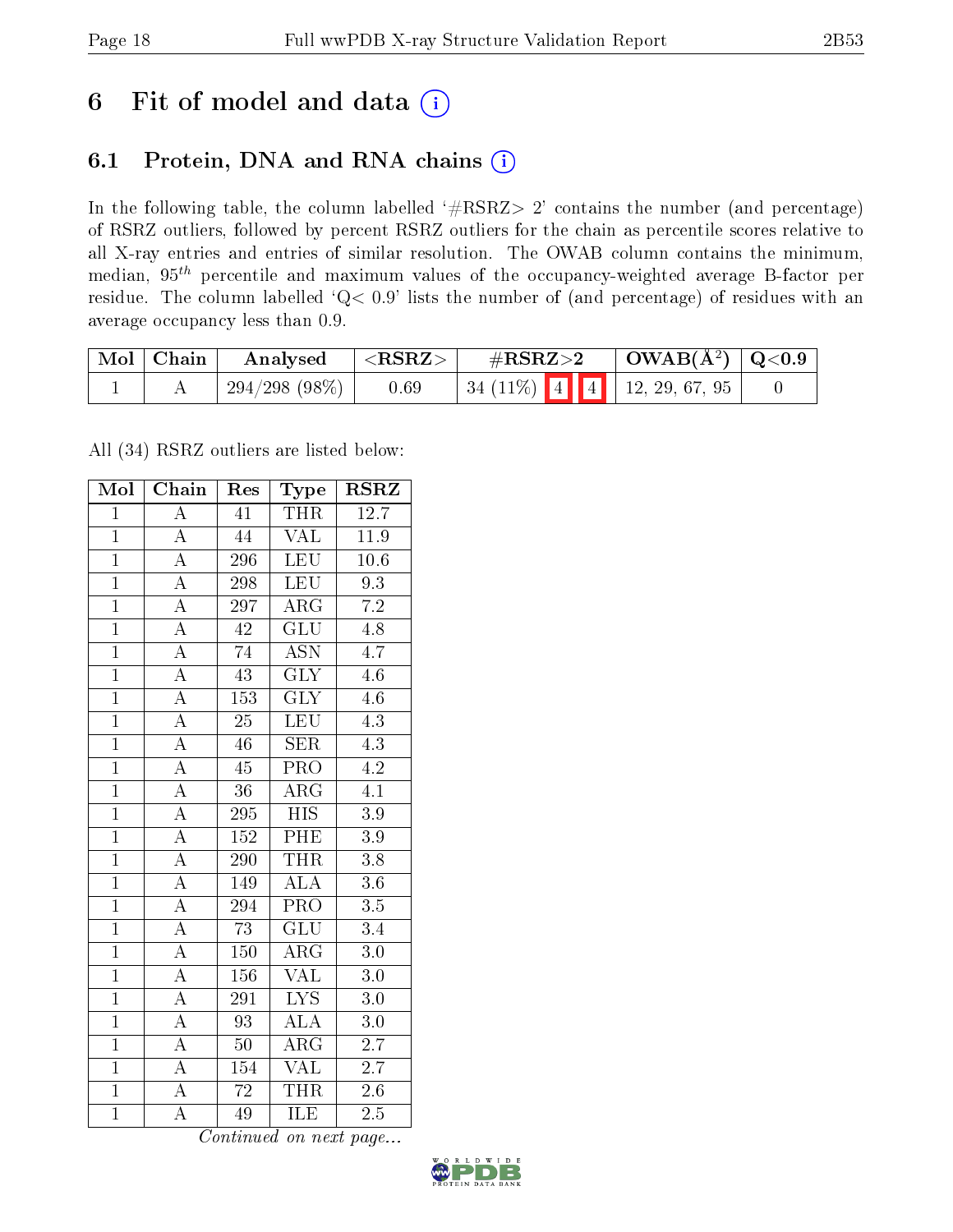| Mol | Chain | Res | Type                    | <b>RSRZ</b> |
|-----|-------|-----|-------------------------|-------------|
|     |       | 160 | <b>THR</b>              | 2.5         |
|     |       | 266 | <b>MET</b>              | 2.4         |
|     |       | 155 | $\overline{\text{PRO}}$ | 2.3         |
|     | А     | 293 | <b>VAL</b>              | 2.2         |
|     |       | 35  | ILE                     | 2.2         |
|     |       | 26  | THR                     | 2.2         |
|     |       | 196 | MET                     | 2.1         |

### 6.2 Non-standard residues in protein, DNA, RNA chains  $(i)$

There are no non-standard protein/DNA/RNA residues in this entry.

#### 6.3 Carbohydrates  $(i)$

There are no carbohydrates in this entry.

### 6.4 Ligands  $(i)$

In the following table, the Atoms column lists the number of modelled atoms in the group and the number defined in the chemical component dictionary. The B-factors column lists the minimum, median,  $95<sup>th</sup>$  percentile and maximum values of B factors of atoms in the group. The column labelled  $Q < 0.9$ ' lists the number of atoms with occupancy less than 0.9.

|                 |     |  | $\boxed{\text{ Mol}}$ Type   Chain   Res   Atoms   RSCC   RSR   B-factors $(\AA^2)$   Q<0.9                                                  |  |
|-----------------|-----|--|----------------------------------------------------------------------------------------------------------------------------------------------|--|
| D <sub>23</sub> | 299 |  | $\begin{array}{ c c c c c c c c c } \hline \end{array}$ $\begin{array}{ c c c c c c } \hline 0.83 & 0.17 & 35,42,47,48 \ \hline \end{array}$ |  |

The following is a graphical depiction of the model fit to experimental electron density of all instances of the Ligand of Interest. In addition, ligands with molecular weight  $> 250$  and outliers as shown on the geometry validation Tables will also be included. Each fit is shown from different orientation to approximate a three-dimensional view.